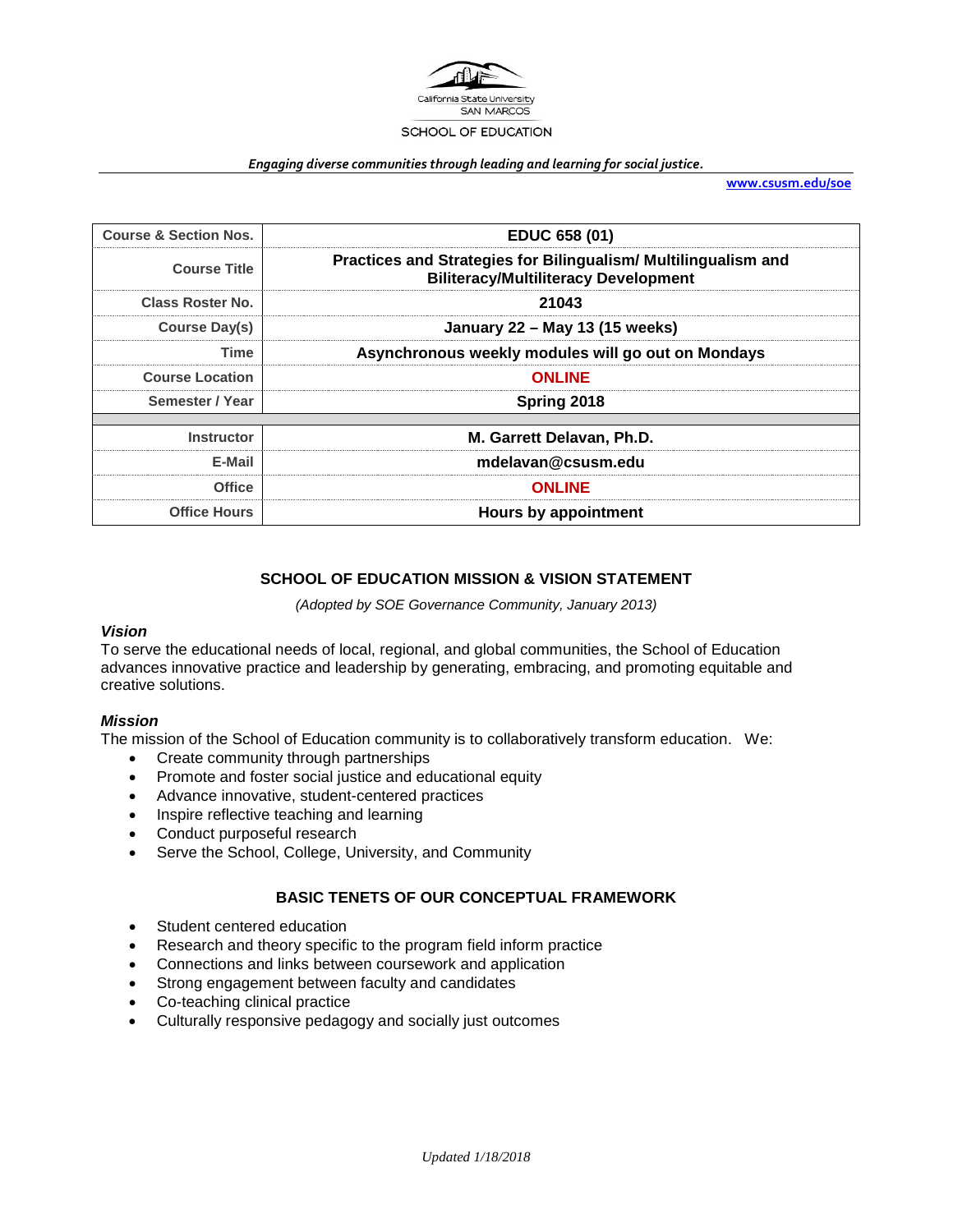# **TABLE OF CONTENTS**

| Practices and Strategies for Bilingualism/Multilingualism and Biliteracy/Multiliteracy Development1 |  |
|-----------------------------------------------------------------------------------------------------|--|
|                                                                                                     |  |
|                                                                                                     |  |
|                                                                                                     |  |
|                                                                                                     |  |
|                                                                                                     |  |
|                                                                                                     |  |
|                                                                                                     |  |
|                                                                                                     |  |
|                                                                                                     |  |
|                                                                                                     |  |
|                                                                                                     |  |
|                                                                                                     |  |
|                                                                                                     |  |
|                                                                                                     |  |
|                                                                                                     |  |
|                                                                                                     |  |
|                                                                                                     |  |
|                                                                                                     |  |
|                                                                                                     |  |
|                                                                                                     |  |
|                                                                                                     |  |
|                                                                                                     |  |
|                                                                                                     |  |
|                                                                                                     |  |
|                                                                                                     |  |
|                                                                                                     |  |
|                                                                                                     |  |
|                                                                                                     |  |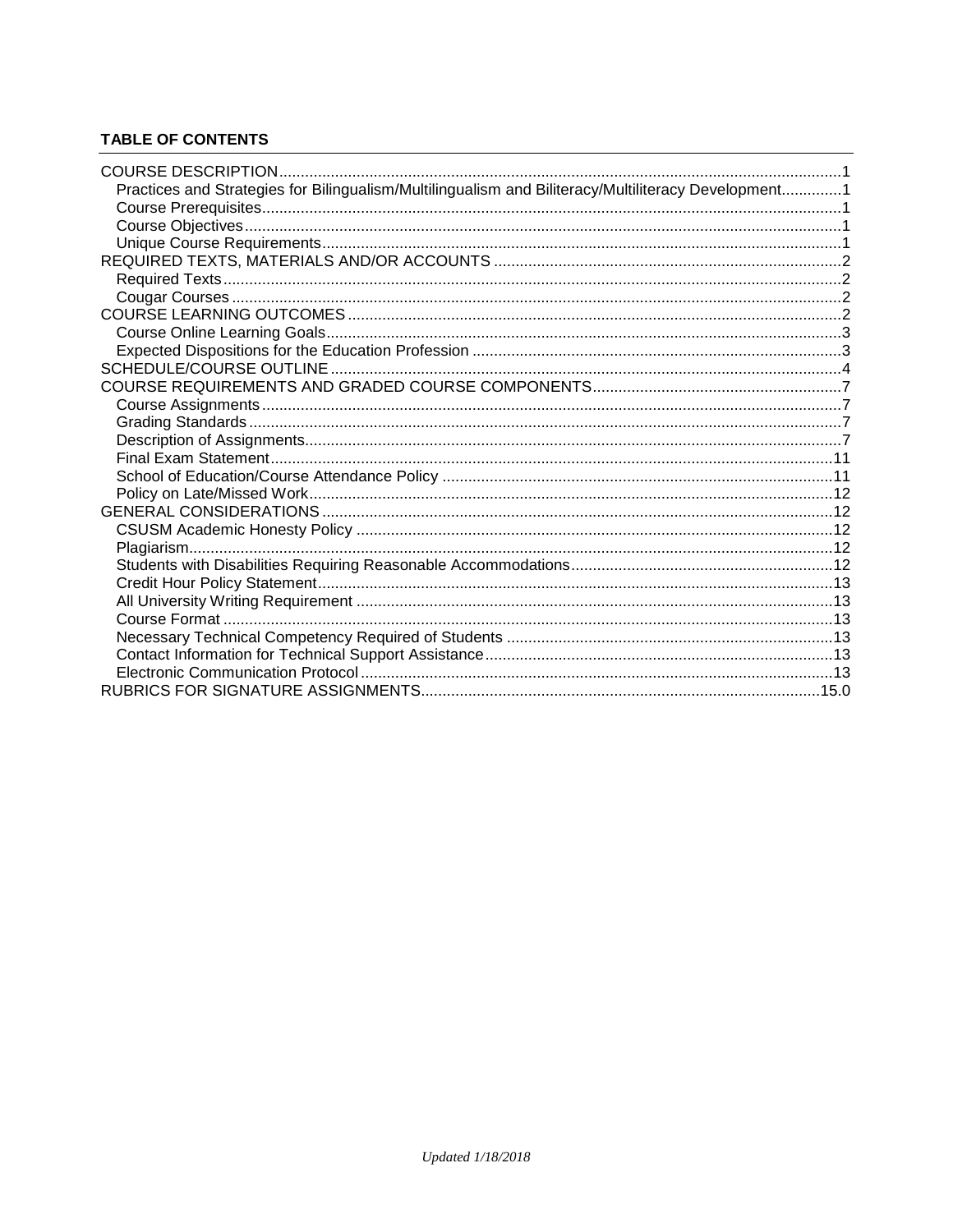## **COURSE DESCRIPTION**

## <span id="page-2-1"></span><span id="page-2-0"></span>**Practices and Strategies for Bilingualism/Multilingualism and Biliteracy/Multiliteracy Development**

Course designed for experienced and beginning teachers in dual language and multiple language contexts concerned with learning about the most effective classroom practices and teaching strategies to meet the needs of diverse learners in today's diverse and multicultural multilingual classroom settings. <http://www.csusm.edu/catalog/documents/2016-2018/CSUSM-2016-2018-Catalog.pdf>

#### <span id="page-2-2"></span>**Course Prerequisites**

None

## <span id="page-2-3"></span>**Course Objectives**

- 1. Investigate effective strategies for dual language instruction using one native language of their choosing and English as the other language.
- 2. Demonstrate an understanding of different theories and research of literacy development in order to select appropriate approaches for teaching listening/speaking, reading and writing in the bilingual classroom.
- 3. Know, understand, and apply concepts, research, and best practices to plan classroom instruction in a supportive learning environment for bilingual students across languages.
- 4. Know and implement a variety of research-based teaching strategies and techniques for developing and integrating English and one other language of their choosing in listening/speaking, reading, and writing for accessing the core curriculum.
- 5. Become familiar with a wide range of context specific standards-based materials, resources, and technologies, and choose, adapt, and use them in effective bilingual, English Language Development (ELD), and content teaching for their particular dual language context.
- 6. Assess purposes and outcomes of translanguaging, making cross-linguistic connections, and effective bridging between languages.
- 7. Demonstrate comfort and skills in management of a multilevel differentiated classroom and be prepared as a dual language or multi language education 'expert' to scheduling for two (or more) languages.
- 8. Explore a variety of techniques responding to different learning styles and language proficiency levels (e.g., positive interactions between teachers and students and among students, reciprocal interaction model of teaching with genuine dialogue)
- 9. Become aware of cooperative learning or group work situations, including: students working interdependently on tasks with common objectives, individual accountability, social equity in groups and classroom and extensive interactions among students to develop bi/multilingualism.
- 10. Develop and understand language input that uses sheltering strategies to promote comprehension and visual aids and modeling instruction, allowing students to negotiate meaning, keeping students' interests, relevant material, of sufficient quality, and challenging to promote high levels of language proficiency and critical thinking.
- 11. Knowledge of the need for language policy to encourage students to use instructional language, monolingual lesson delivery, the needs of all students, and students integrated for the majority of the instruction.
- 12. Understand the impact of institutionalized discrimination and oppression and its impact on bilingualism and biliteracy development for learners and their families.
- 13. Awareness of the adaptation process (experienced by all immigrants in the U.S. and other developed countries and vice versa) and its consequences in communication as related to bilingualism and biliteracy development.

## <span id="page-2-4"></span>**Unique Course Requirements**

Online environment requires a working computer/mobile device with internet access.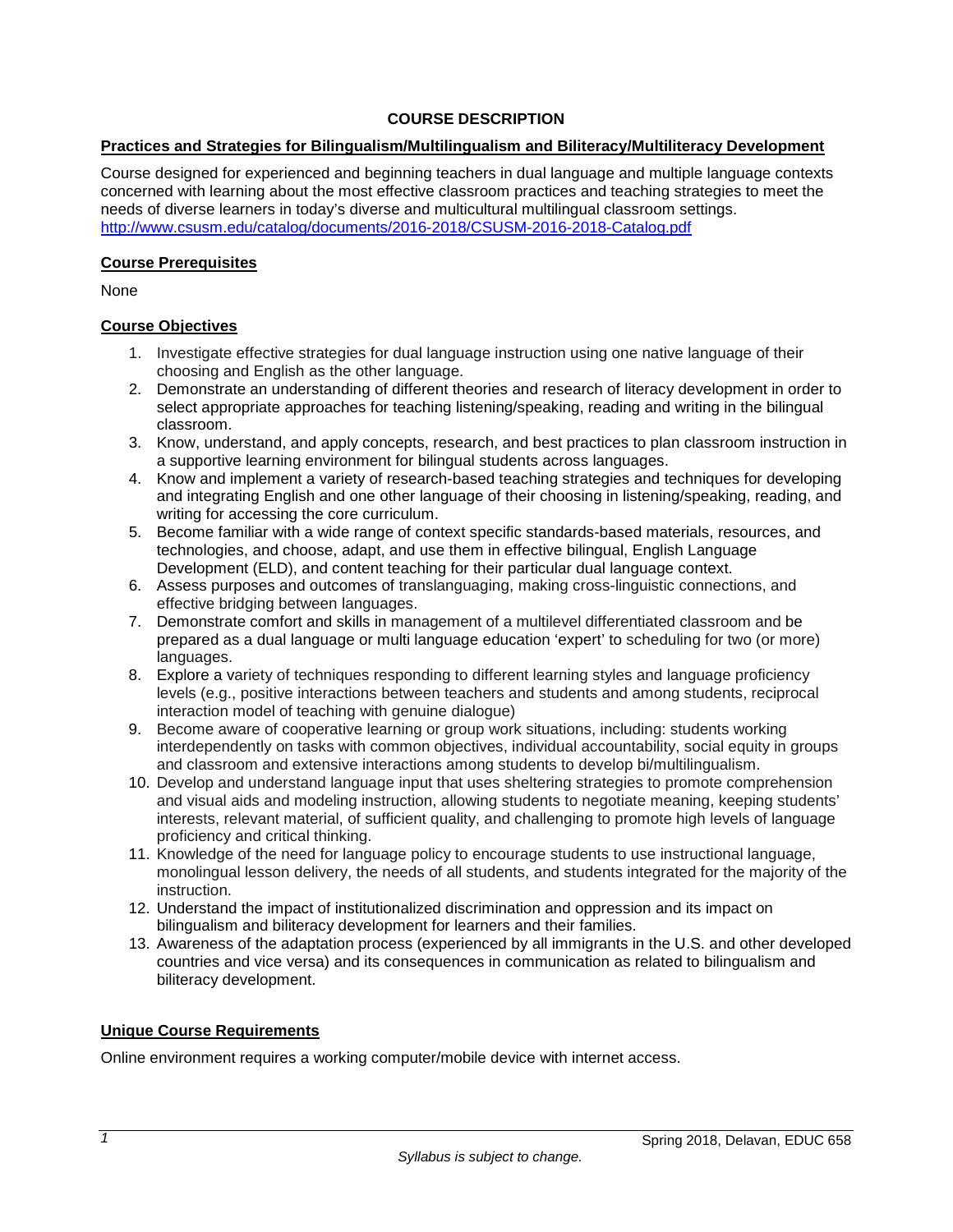## **REQUIRED TEXTS, MATERIALS AND/OR ACCOUNTS**

## <span id="page-3-1"></span><span id="page-3-0"></span>**Required Texts**

- De Jong, E. (2011). *Foundations for multilingualism in education: From principles to practice*. Philadelphia: Caslon. ISBN-13: 978-1934000069
- Hamayan, E., Genesee, F., & Cloud, N. (2013). *Dual language instruction from A to Z: Practical guidance for teachers and administrators*. Portsmouth, NH: Heinemann. ISBN-13: 978-0325042381

Purchase the above two texts online. I recommend bookfinder.com as a site that compares many booksellers' prices. Alternatively, go to this organization of local bookstores <https://www.indiebound.org/indie-bookstore-finder> and have a locally owned shop order the book for you.

Howard, E. R., Lindholm-Leary, K. J., Rogers, D., Olague, N., Medina, J., Kennedy, D., Sugarman, J., & Christian, D. (2018). *Guiding principles for dual language education* (3rd ed.). Washington, DC: Center for Applied Linguistics. (**download for free**) <http://www.cal.org/resource-center/publications/guiding-principles-3rd-edition-pdf-download>

The sixth edition of the Publication Manual of the American Psychological Association (APA) is a required textbook for all CSUSM School of Education graduate-level courses (see [www.apa.org\)](http://www.apa.org/), but the same information can be obtained from free online sources.

#### <span id="page-3-2"></span>**Cougar Courses**

Eventually you will need to download the following CA standards and frameworks for our class, also posted on Cougar Courses:

- Free download *World Language Content Standards for CA Public Schools* <http://www.cde.ca.gov/be/st/ss/documents/worldlanguage2009.pdf>
- Free download *Foreign Language Framework for CA Public Schools* <http://www.cde.ca.gov/ci/cr/cf/documents/foreignlangfrmwrk.pdf>
- Free download *CA Common Core en Español* <https://commoncore-espanol.sdcoe.net/Home>
- Free download *CA Common Core State Standard*s, California Department of Education Common Core at [www.cde.a.gov/re/cc](http://www.cde.a.gov/re/cc)
- Free *eStandards California Common Core* and *ELD State Standards* app

## **COURSE LEARNING OUTCOMES**

<span id="page-3-3"></span>Upon successful completion of this course, students will be able to (SWBAT):

- 1. SWBAT investigate effective strategies for dual language instruction and understand different theories and research to plan classroom instruction as measured by thematic unit plan.
- 2. SWBAT implement a variety of research-based teaching strategies and techniques for developing and integrating English and one other language of their choosing in listening/speaking, reading, and writing for accessing the core curriculum as measured by thematic unit plan.
- 3. SWABT use a wide range of context specific standards-based materials, resources, and technologies, and choose, adapt, and use them in effective bilingual, English Language Development (ELD), and content teaching for their particular dual language context as measured by thematic unit plan.
- 4. SWBAT assess purposes and outcomes of translanguaging, cross-linguistic connections, and effective bridging between language proficiency levels as measured by thematic unit plan and principles of promoting bi/multilingual assignment.
- 5. SWBAT examine techniques responding to different learning styles (e.g., positive interactions between teachers and students and among students, reciprocal interaction model of teaching with genuine dialogue; social equity in groups as measured by the language in the classroom – interview assignment.
- 6. SWBAT develop language input that uses sheltering strategies to promote comprehension and visual aids and modeling instruction, allowing students to negotiate meaning, keeping students' interests, relevant material, of sufficient quality, and challenging to promote high levels of language proficiency and critical thinking as measured by reading discussions and thematic unit plan.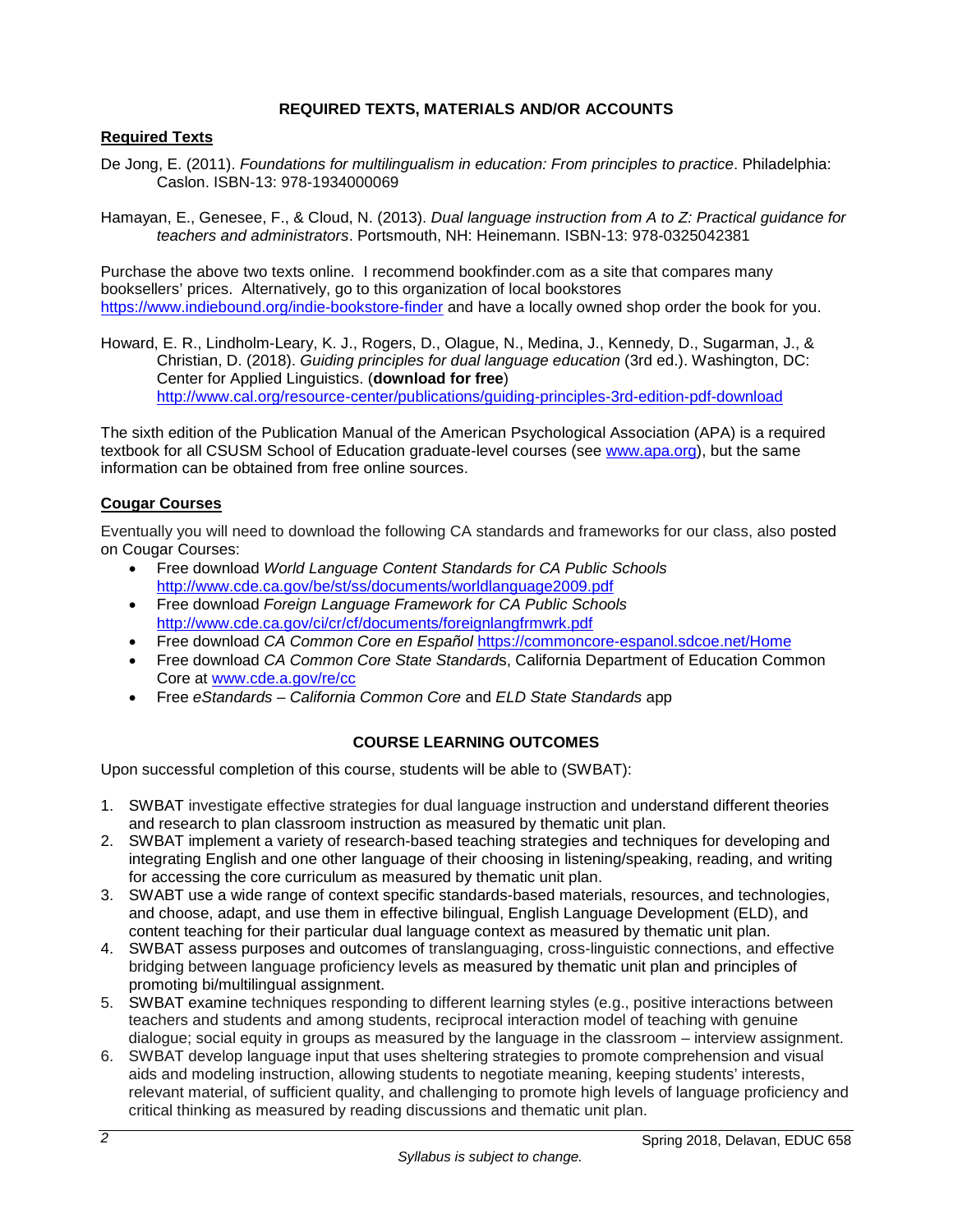# <span id="page-4-0"></span>**Course Online Learning Goals**

This course will be mainly taught through online learning, students will:

- 1. Participate in online learning experiences that provide an opportunity to reflect and experience perspectives from various communities.
- 2. Experience active learning, interaction, participation and collaboration among students in the online environment.
- 3. Collaborate with colleagues to build an online community using respectful communication skills that reflect an awareness of self and others, along with an ability to convey ideas in a variety of contexts.
- 4. Utilize a variety of media and content to achieve content objectives in the online environment.
- 5. Understand how to utilize a safe, legal and ethical application of digital information and technology including respect for copyright, intellectual property and the appropriate documentation of resources.
- 6. Participate in projects and assignments that meet content objectives and measure student achievement of learning goals.

#### <span id="page-4-1"></span>**Expected Dispositions for the Education Profession**

Education is a profession that has, at its core, certain dispositional attributes that must be acquired and developed. Teaching and working with learners of all ages requires not only specific content knowledge and pedagogical skills, but positive attitudes about multiple dimensions of the profession. The School of Education has identified six dispositions that must be evident in teacher candidates: social justice and equity, collaboration, critical thinking, professional ethics, reflective teaching and learning, and life-long learning.

Respect and professionalism are necessary for a positive, healthy learning environment. All students are entitled to their opinions. Students demonstrating negative attitudes and /or disruptive behavior will not be tolerated under any circumstances and will be referred immediately to the University Dean of Student Affairs and/or the CEHHS Associate Dean.

Course Ground Rules for Professional Dialogue:

Equitable participation:

- Participate to the fullest of your ability -- community growth depends on the inclusion of every individual voice.
- Acknowledge that silence won't protect you; if you have something to say, you should say it.
- Don't dominate the dialog. Allow everyone the chance to speak. Listen actively -- respect others when they are talking.

What to say:

- Emotion is good. Anger and passion are acceptable, but they should be used in a positive manner, not as fuel to create hostility and animosity.
- Criticize discourse, not individuals. Do not be afraid to respectfully challenge one another by asking questions, but refrain from personal attacks -- focus on ideas.
- Speak from your own experience instead of generalizing ("I" instead of "they," "we," and "you"). Instead of "you say that X is true" say "the discourse that says X is true."

What not to say:

- No slurs or intentionally hurtful remarks are allowed.
- Avoid blame, speculation, and inflammatory language.
- Avoid assumptions about any member of the class or generalizations about social groups.
- Do not ask individuals to speak for their (perceived) social group.
- Be conscious of body language and nonverbal responses—they can be as disrespectful as words.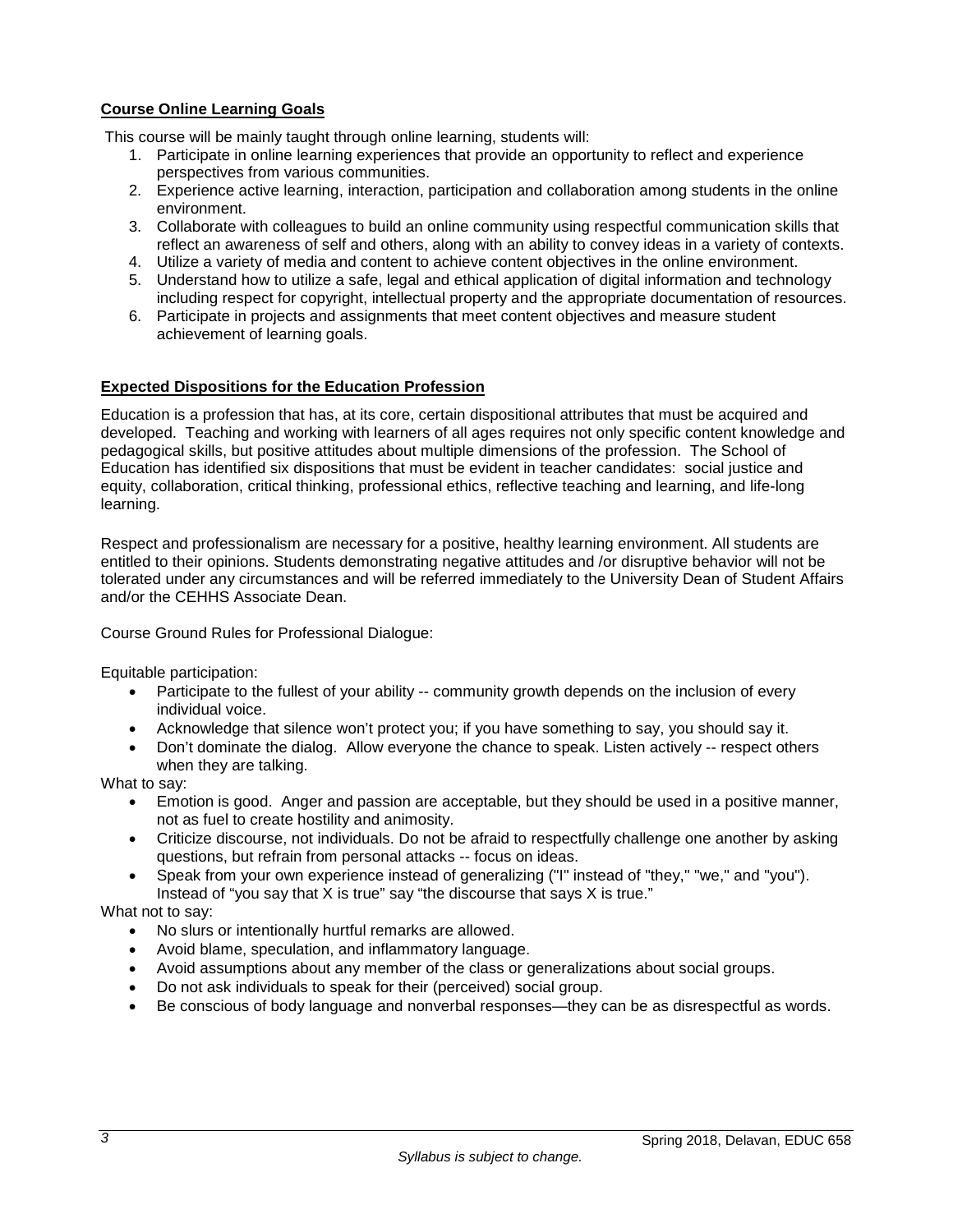# **Tentative Course Schedule**

The following pages include a tentative course schedule. Professor may adjust readings or assignments as dictated by the needs of the course.

#### **SCHEDULE/COURSE OUTLINE**

<span id="page-5-0"></span>All assignments, requirements and due dates are *most current in our Cougar Course*. Participants should check regularly for updates under Announcements and Modules. Professor has the right to alternate or make changes to the schedule.

| Week                     | <b>Module</b>  | Topic(s)                                                                                                                                                                                                                                                                                                                                                                                                                                                                                                                                                                                                                                                                                    | <b>Readings&amp; Assignments</b>                                                                                                                                                                                                                                                                                                                                                                            |  |
|--------------------------|----------------|---------------------------------------------------------------------------------------------------------------------------------------------------------------------------------------------------------------------------------------------------------------------------------------------------------------------------------------------------------------------------------------------------------------------------------------------------------------------------------------------------------------------------------------------------------------------------------------------------------------------------------------------------------------------------------------------|-------------------------------------------------------------------------------------------------------------------------------------------------------------------------------------------------------------------------------------------------------------------------------------------------------------------------------------------------------------------------------------------------------------|--|
| Week 1<br>Jan 22 - 28    | 1              | <b>Getting Started</b><br>Course Overview &<br>$\bullet$<br>Introductions<br>Weekly reading discussions.<br>$\bullet$<br>Elements of online community<br>$\bullet$                                                                                                                                                                                                                                                                                                                                                                                                                                                                                                                          | Reading:<br>What is a Community of Practice and How<br>Can We Support It? (Hoadley, 2012)<br>Reading posted in our CC.                                                                                                                                                                                                                                                                                      |  |
| Week 2<br>Jan 29 - Feb 4 | $\overline{2}$ | <b>Educational Equity</b><br>Advocate for language decisions<br>How language ideologies<br>$\bullet$<br>influence decisions                                                                                                                                                                                                                                                                                                                                                                                                                                                                                                                                                                 | <b>Textbook Reading:</b><br>Ch1 - Educators as Language Decision<br><b>Makers and Negotiators</b><br>Ch2 - Multilingualism as Norm and Desired<br>Goal<br>(de Jong, 2011)                                                                                                                                                                                                                                   |  |
| Week 3<br>$Feb 5 - 11$   | 3              | <b>Best-Practice Teaching</b><br><b>Strategies</b><br>Curriculum & instruction<br>$\bullet$<br>Content & language<br>development, management of a<br>multilevel differentiated<br>classroom<br>Sheltered instruction. What does<br>the research tell us about DL<br>programs? Groundwork for<br>planning effective DL Programs<br>(Hamayan et al., & CAL)<br><b>Pathways for Multilingual</b><br><b>Development</b><br>Literacy, Biliteracy &<br>$\bullet$<br>Multiliteracy. Approaches to<br>multilingualism.<br>School practices for curriculum<br>$\bullet$<br>and assessment of bilinguals.<br>Sociocultural & critical<br>$\bullet$<br>literacy/multiliteracy approaches.<br>(de Jong) | <b>Textbook Reading:</b><br>Ch $1 - DL$ Education<br>Ch 2 - Planning DL Program<br>(Hamayan, et al., 2013)<br>Ch 3 - Multilingualism & Multilingual<br>Development<br>(de Jong, 2011)<br>Guiding Principles for dual Language<br>Education, Strand 3 pp. 12-17; pp. 68-75<br>(Howard et al., 2007)<br>[download from Center for Applied Linguistics (CAL)]<br>http://www.cal.org/twi/Guiding_Principles.pdf |  |
| Week 4<br>Feb 12 - 17    | 4              | <b>Principles for Multilingual</b><br><b>Schools</b><br>Globalization & language issues<br>with threat of English as a power<br>language.<br>Language policies for<br>$\bullet$<br>educational equity.<br>Diglossia<br>$\bullet$<br>(de Jong; Hernández).                                                                                                                                                                                                                                                                                                                                                                                                                                   | <b>Textbook Reading:</b><br>Ch 8 - Principles of Multilingual<br>(de Jong, 2011)<br>Reading posted in our CC:<br>Language Status in Two-Way Bilingual<br><b>Immersion</b><br>(Hernandez, 2015)                                                                                                                                                                                                              |  |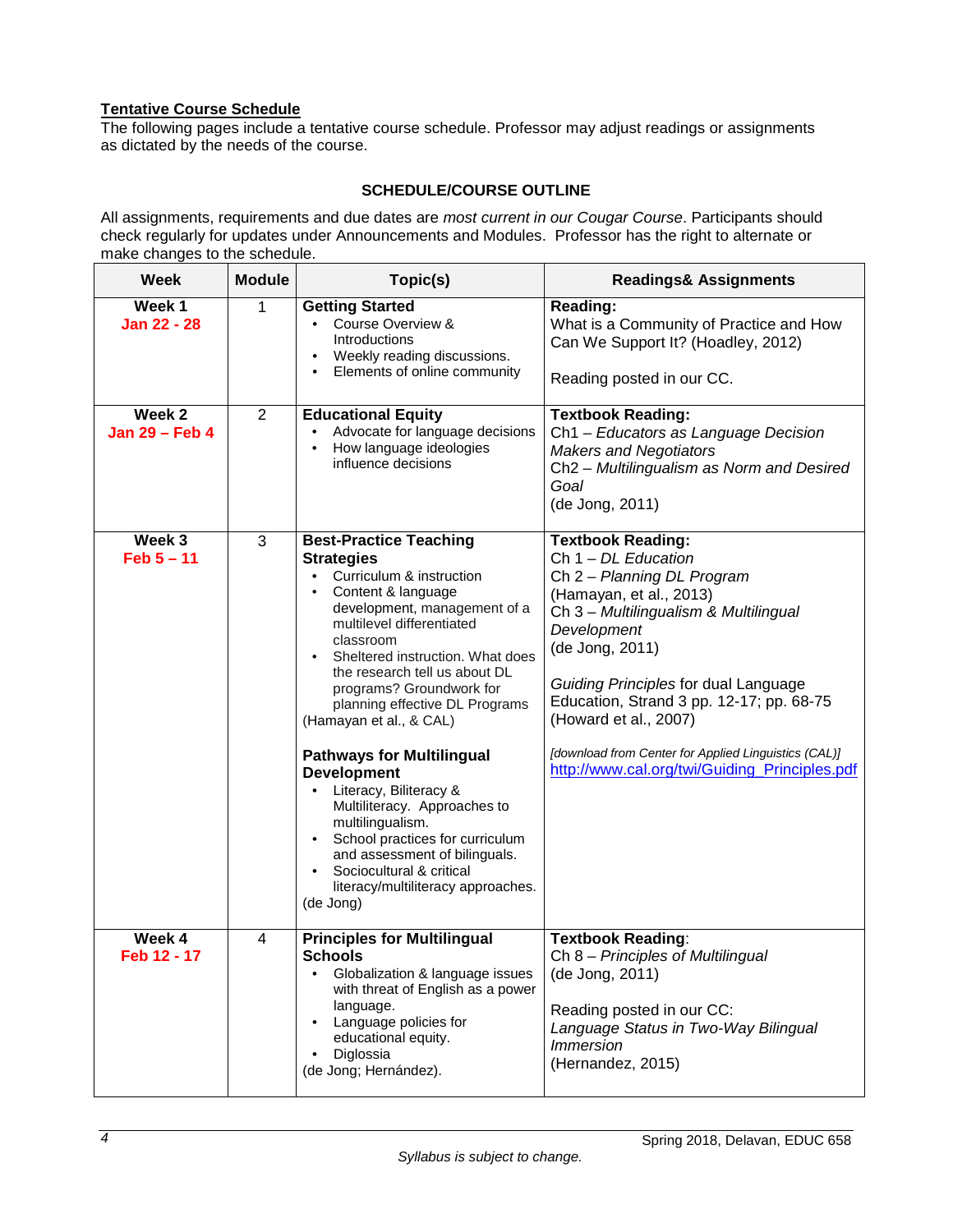| <b>Week</b>                           | <b>Module</b><br>Topic(s) |                                                                                                                                                                                                                                                                                                              | <b>Readings&amp; Assignments</b>                                                                                                                                                            |  |
|---------------------------------------|---------------------------|--------------------------------------------------------------------------------------------------------------------------------------------------------------------------------------------------------------------------------------------------------------------------------------------------------------|---------------------------------------------------------------------------------------------------------------------------------------------------------------------------------------------|--|
| Week 5<br>$Feb 29 - 25$               | 5                         | <b>Affirming Identities</b><br>Integration & engagement of<br>students in various settings<br>Ascertaining cross-cultural<br>٠<br>equity in small group discourse<br>Deconstructing and repurposing<br>$\bullet$<br>cooperative learning.<br>Structuring for integration.<br>$\bullet$<br>(de Jong).         | <b>Textbook Reading:</b><br>Ch 9 - Affirming Identities<br>Ch 11 - Structuring for Integration<br>(de Jong, 2011)                                                                           |  |
| Week 6<br>Feb $26 - Mar 4$            | 6                         | <b>Language Use in Education</b><br>Promoting additive<br>bi/multilingualism, purposes and<br>outcomes of translanguaging<br>Making cross-linguistic<br>$\bullet$<br>connections, and effective<br>bridging between languages<br>(de Jong).                                                                  | <b>Textbook Reading:</b><br>Ch 10 - Additive Bi/Multilignualism<br>(de Jong, 2011)<br><b>Due Assignment 1 - Online presentations</b>                                                        |  |
| Week 7<br>Mar 5 - 11                  | $\overline{7}$            | <b>Planning for Instruction</b><br>Practical guidance on lesson<br>development and biliteracy<br>instruction<br>Techniques responding to<br>$\bullet$<br>different learning styles and<br>language proficiency levels<br>(Hamayan et al., & Beeman & Urow).                                                  | <b>Textbook Reading:</b><br>Ch 3 - Planning for Instruction<br>Ch 4 - Teaching Academic Content<br>(Hamayan et al., 2013)                                                                   |  |
| Week 8<br>Mar 12 - 18                 | 8                         | <b>Planning for Instruction</b><br>Learning how to bridge two<br>languages within a unit<br>(Hamayan et al., & Beeman & Urow).                                                                                                                                                                               | <b>Textbook Reading:</b><br>Ch 5 - Language Teaching in DL Programs<br>(Hamayan et al., 2013)<br>Reading posted in our CC:<br>Strategic Use of Two Languages<br>(Beeman & Urow, 2013)       |  |
|                                       |                           | <b>CSUSM Spring Break, March 19-25. Enjoy!</b>                                                                                                                                                                                                                                                               |                                                                                                                                                                                             |  |
| Week <sub>9</sub><br>Mar 26 - April 1 | 9                         | <b>Working with Curricular</b><br><b>Standards</b><br>Incorporating the national &<br>٠<br>state standards into the day-to-<br>day practices (dialogue across<br>world standards)<br>Assessing standards<br>٠<br>Context specific standards-<br>$\bullet$<br>based materials, resources, and<br>technologies | <b>Online Reading: [Download the following:]</b><br>1) Common Core State Standards<br>(CCSS)<br>2) Spanish CCSS<br>3) Your state or regional/country<br>standards                           |  |
| Week 10<br><b>April 2 - 8</b>         | 10                        | <b>Working with Curricular</b><br><b>Standards</b><br>National and State ELD<br>standards                                                                                                                                                                                                                    | <b>Online Reading: [Download the following:]</b><br>1) National and State ELD Standards<br>2) Your state or regional/country<br>standards<br><b>Due Assignment 2 - Online presentations</b> |  |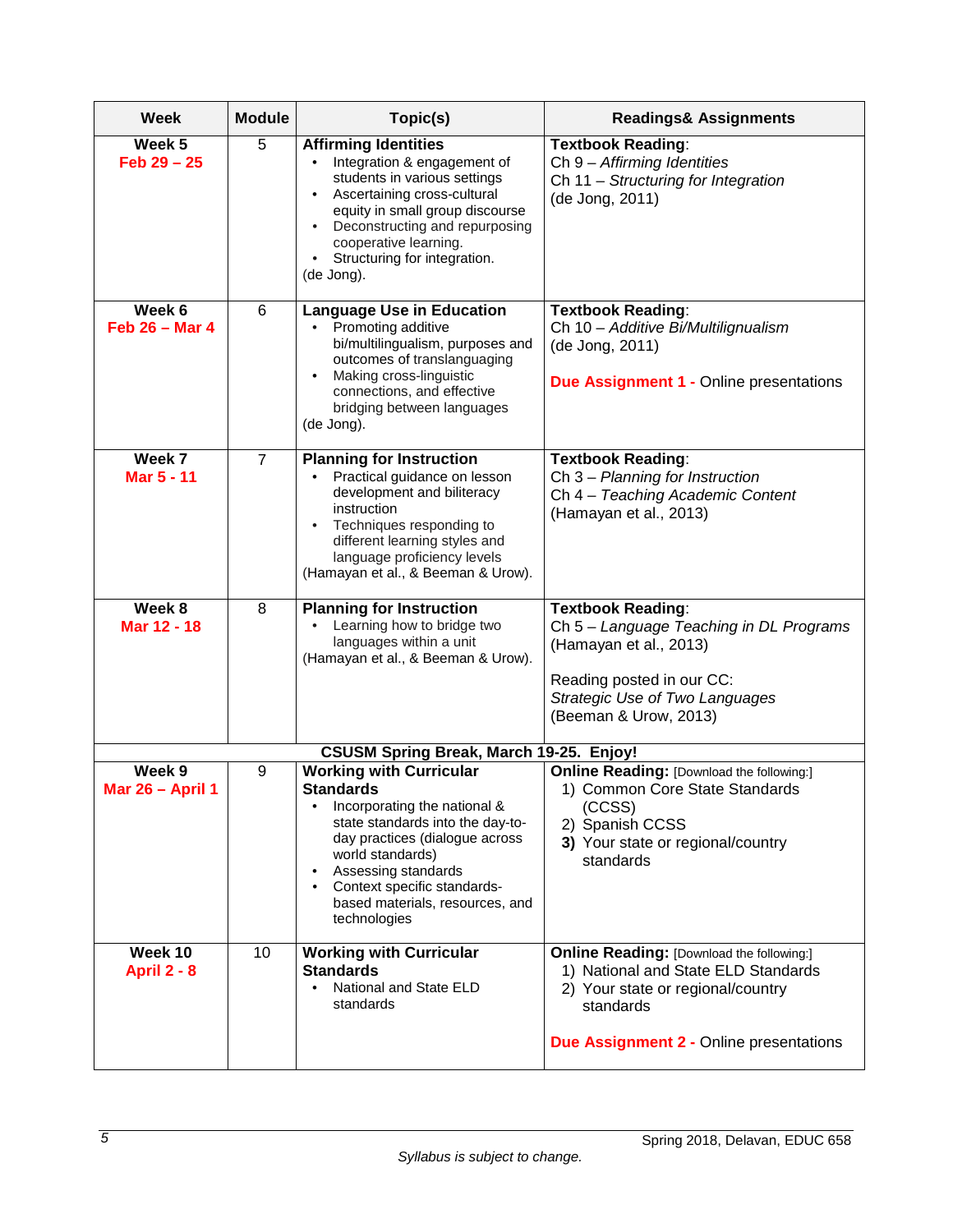| <b>Week</b>                                                                                                                                                                                                                                               | <b>Module</b> | Topic(s)                                                                                                                                                                                                                                                                                                                                                                                                                                                                                              | <b>Readings&amp; Assignments</b>                                                                                                                                                                      |  |
|-----------------------------------------------------------------------------------------------------------------------------------------------------------------------------------------------------------------------------------------------------------|---------------|-------------------------------------------------------------------------------------------------------------------------------------------------------------------------------------------------------------------------------------------------------------------------------------------------------------------------------------------------------------------------------------------------------------------------------------------------------------------------------------------------------|-------------------------------------------------------------------------------------------------------------------------------------------------------------------------------------------------------|--|
| Week 11<br><b>April 9 - 15</b>                                                                                                                                                                                                                            | 11            | <b>Language Development &amp;</b><br><b>Academic Achievement in Two-</b><br><b>Way Immersion</b><br>Program Model Differences<br>$\bullet$<br>Planning curriculum across<br>programs & grades. Research<br>on Latino students & parent<br>education in DL programs<br>(Lindholm-Leary & Hernandez)                                                                                                                                                                                                    | Reading posted in our CC:<br>Latino Students in DL Programs<br>(Lindholm-Leary & Hernandez, 2011)                                                                                                     |  |
| Week 12<br><b>April 16 - 22</b>                                                                                                                                                                                                                           | 12            | <b>Pros/Cons of Translanguaging</b><br>in DL Contexts<br>• Conceptualization &<br>contextualization in cross-<br>linguistic planning and instruction<br>(Lewis et al.)                                                                                                                                                                                                                                                                                                                                | Translanguaging: Origins and<br>Development<br>(Lewis et al., 2012)<br>Translanguaging: Conceptualization &<br>Contextualization<br>(Lewis et al., 2012)                                              |  |
| Week 13<br><b>April 23 - 29</b>                                                                                                                                                                                                                           | 13            | <b>Vibrant Languages &amp;</b><br><b>Successful Global</b><br><b>Communities</b><br>A general framework for<br>$\bullet$<br>language policy and DL<br>education<br>Understanding English as a<br>$\bullet$<br>global language and<br>diversification<br>(de Jong)                                                                                                                                                                                                                                     | <b>Textbook Reading:</b><br>Ch 4 - Linguistic Diversity & Globalization<br>Ch7 - Program Models & Outcomes<br>(de Jong, 2011)                                                                         |  |
| Week 14<br><b>April 30 - May 6</b>                                                                                                                                                                                                                        | 14            | <b>Instructional Counterbalance &amp;</b><br><b>Equitable Discourse</b><br>Balance of form and function<br>and meaning-oriented<br>instructional approaches to<br>improve the language<br>proficiency of immersion<br>students<br>(Lyster & Mori)<br>Two-Way Immersion skillful<br>management of classroom talk,<br>creates opportunities for more<br>equitable talk patterns among<br>students<br>Minority language students<br>$\bullet$<br>develop academically oriented<br>identities<br>(Palmer) | Reading posted in our CC:<br>Counterbalance in Immersion Pedagogy<br>(Lyster & Mori in Fortune & Tedick, 2008)<br>Alternative Discourse in Two-Way<br>Classroom<br>(Palmer in Fortune & Tedick, 2008) |  |
| Week 15<br><b>May 7 - 13</b>                                                                                                                                                                                                                              | 15            | <b>Reflection of course</b><br>Course evaluation and<br>presentation of assignment 3                                                                                                                                                                                                                                                                                                                                                                                                                  | <b>Due Assignment 3 - Online presentations</b>                                                                                                                                                        |  |
|                                                                                                                                                                                                                                                           |               | to give students the entire last weekend to complete work if needed.                                                                                                                                                                                                                                                                                                                                                                                                                                  | NO FINAL EXAM: The official last day of classes is Friday, May 11, but our course will end Sunday, May 13                                                                                             |  |
| Remember: All assignments, requirements and due dates are most current in our Cougar Course.<br>Participants should check regularly for updates under Announcements and Modules. Professor has the right<br>to alternate or make changes to the schedule. |               |                                                                                                                                                                                                                                                                                                                                                                                                                                                                                                       |                                                                                                                                                                                                       |  |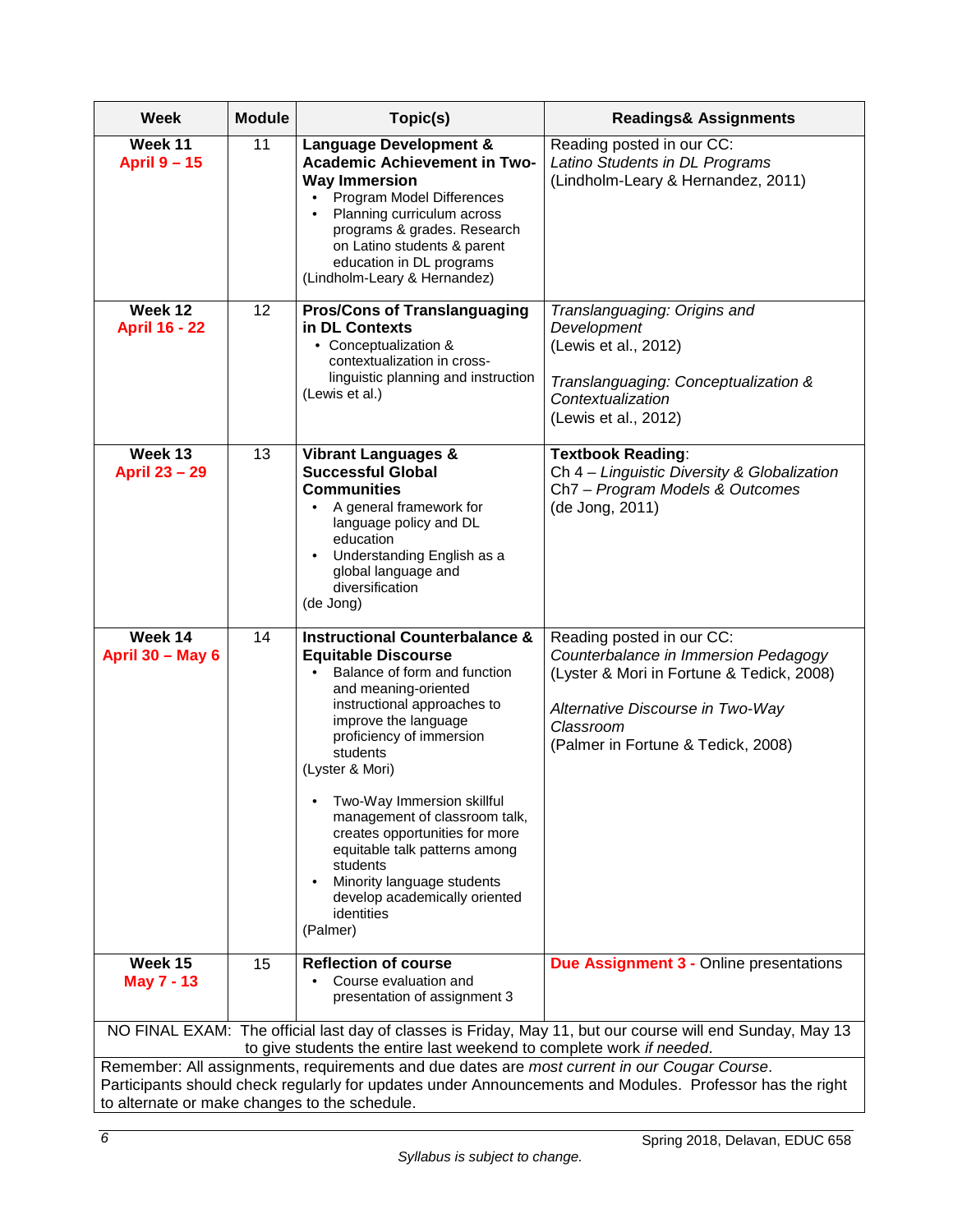#### **COURSE REQUIREMENTS AND GRADED COURSE COMPONENTS**

<span id="page-8-0"></span>Teacher education is a professional preparation program. It is expected that students are prepared to discuss the readings, submit required assignments, and participate in weekly class activities. Students are expected to adhere to academic honesty and integrity, standards of dependability, confidentiality and writing achievement. Because it is important for teachers to be able to effectively communicate their ideas to students, parents, colleagues, and administrators, writing that is original, clear and error-free is a priority for the School of Education. It is expected that work will be turned in on time. Note: Professor reserves the right to change, add to, or delete any material or assignment from the course*.*

## <span id="page-8-1"></span>**Course Assignments**

| $\bullet$ | Attendance, Participation, & Professional Disposition for                                                    |           |
|-----------|--------------------------------------------------------------------------------------------------------------|-----------|
|           | online classes at instructor's discretion                                                                    | 10 points |
| $\bullet$ | <b>Reading Discussions</b>                                                                                   | 16 points |
| $\bullet$ | <b>Online Classroom Activities</b>                                                                           | 20 points |
|           | A score for any of the 3 signature assignments will not be entered until the student has produced work worth |           |
|           | at least 80% of the points (16 points) according to the assignment's rubric. Revision may be required.       |           |
| $\bullet$ | Promoting Additive Bi/Multilingualism                                                                        | 20 points |
| $\bullet$ | Languages in the Classroom - Interview                                                                       | 20 points |
|           | • Thematic Plan $-$ Pair or Individual Project                                                               | 20 points |
|           |                                                                                                              |           |

Total 106 points

## <span id="page-8-2"></span>**Grading Standards**

All students are expected to participate in class activities and demonstrate reflective learning. It is important that students are well prepared for course sessions by completing the readings and assignments scheduled before the class meeting. Assignments should be typed and double-spaced. Students who wish to revise an assignment must negotiate the requirements of the revision with the instructor. It is expected that work will be turned in on time. Please discuss individual issues with the instructor. **Points will be deducted if assignments are submitted late (10% penalty per day late; no credit will be awarded if the assignment is one week late).** A minimum of a B- is required to pass this course, because it is a Master of Arts level course (600's).

| $95 - 100$ A                       | $90 - 94$ A- |
|------------------------------------|--------------|
| $87 - 89B +$                       | $83 - 86 B$  |
| 80 – 82 B- (minimal passing grade) | $77 - 79$ C+ |
| $73 - 76$ C                        | 70 – 72 C-   |

## <span id="page-8-3"></span>**Description of Assignments**

#### **1. Attendance/ Active Participation/Professional Dispositions (10 points)**

You are expected to attend all online class sessions and participate actively during all discussion and activities. In order to do so, you are expected to complete all required readings by the assigned date. *Please see attendance policy in this syllabus.* Your professional disposition is related to how you conduct yourself in class and in our online community. Dispositions and rubric for social justice, collaboration, critical thinking, professional ethics, reflective teaching & learning, and life-long learning can be found at the School of Education, CSUSM website [http://www.csusm.edu/education/ClinicalPractice/HandbookSS.html.](http://www.csusm.edu/education/ClinicalPractice/HandbookSS.html)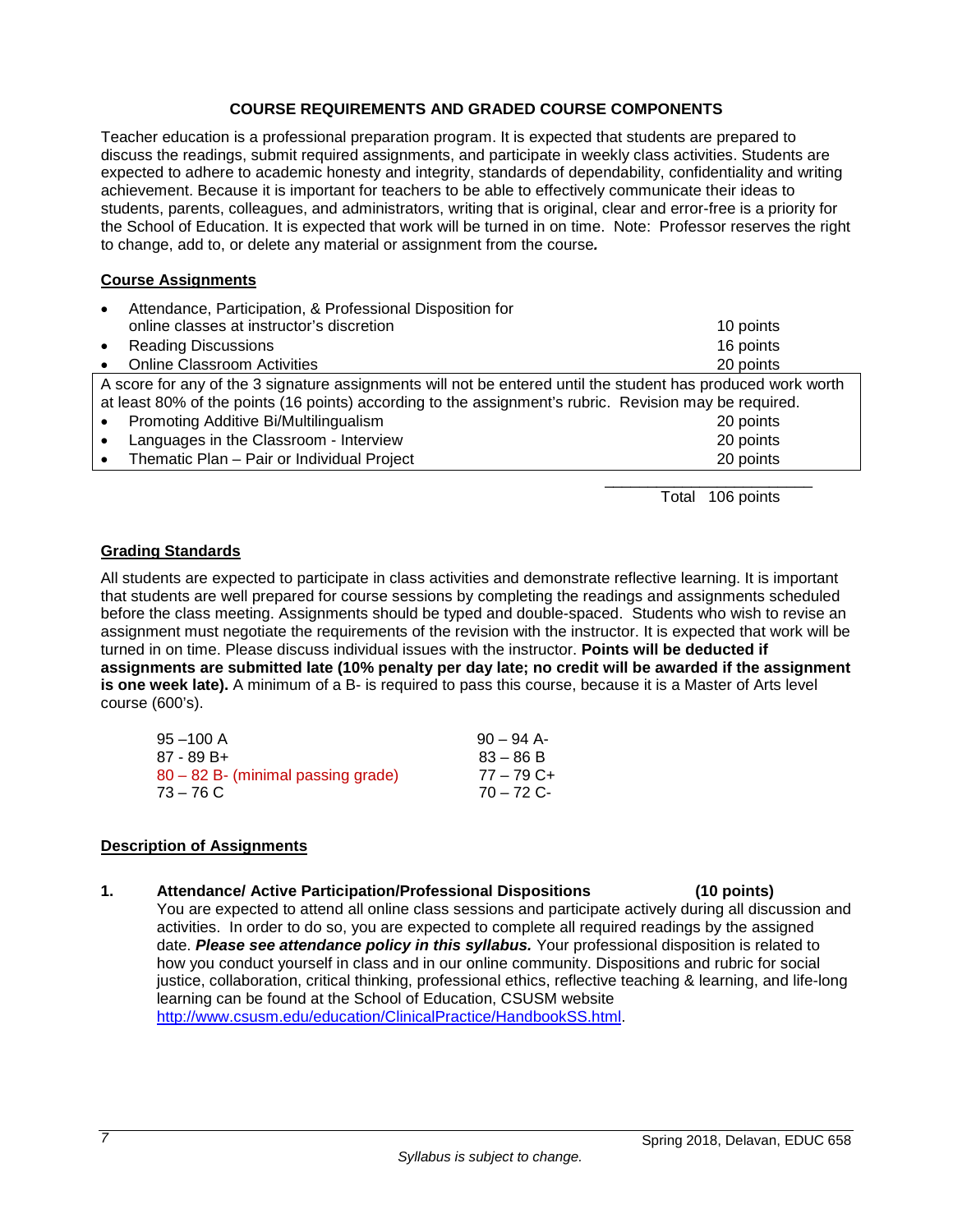## **2. Reading Discussions (16 points)**

Individually or in pairs, students will lead a class discussion on the required weekly readings during our online forums. Students should identify 2-3 critical questions from the readings to lead the discussion and post at least 2 follow-up questions throughout the week that are pertinent to others' responses. All students should reference the readings in their questions (discussion leaders) and in their responses (participation in discussions). Participants will post a response and respond to 2 other students' responses during the week through value-added comments.

#### *Discussion Leadership = 8 points*

#### *Participation in ALL Reading Discussions = 8 points* **DUE: Regularly throughout the course**

| <b>Reading Reflection - Rubric Score</b><br>(Discussion Leadership = 8 points and Participation in ALL Reading Discussions = 8 points) |                                                                                                                                                                                                              |                                                                                                                                                                                               |                                                                                                                                                            |  |  |
|----------------------------------------------------------------------------------------------------------------------------------------|--------------------------------------------------------------------------------------------------------------------------------------------------------------------------------------------------------------|-----------------------------------------------------------------------------------------------------------------------------------------------------------------------------------------------|------------------------------------------------------------------------------------------------------------------------------------------------------------|--|--|
| <b>Criteria</b>                                                                                                                        | <b>Credit Range</b><br>Minimal or None 0 pts.                                                                                                                                                                | <b>Credit Range</b><br>Approaching, 1 pt.                                                                                                                                                     | <b>Credit Range</b><br>Meets 2 pts.                                                                                                                        |  |  |
| Completeness and<br>value-addedness                                                                                                    | Contributions were too few<br>or did not add sufficient<br>information to move<br>discussion forward.                                                                                                        | <b>Contributions were</b><br>usually sufficient in<br>number or often added<br>sufficient information to<br>move discussion<br>forward.                                                       | Contributions were<br>sufficient in number and<br>normally added sufficient<br>information to move<br>discussion forward.                                  |  |  |
| Analysis                                                                                                                               | <b>Contributions lacked</b><br>significant analysis of the<br>readings.                                                                                                                                      | Contributions included a<br>partial analysis of the<br>assigned readings.                                                                                                                     | Contributions included a<br>comprehensive analysis<br>of the assigned readings.                                                                            |  |  |
| <b>Insightful Connections</b>                                                                                                          | Few connections were<br>made between the topic(s)<br>and the candidate's<br>experiences or practice.                                                                                                         | Several connections<br>made between the<br>topic(s) and the<br>student's experiences,<br>demonstrating some<br>understanding of the<br>application of the<br>reading topic(s) to<br>practice. | Many connections were<br>made between the<br>topic(s) and the student's<br>experiences,<br>demonstrating application<br>to practice.                       |  |  |
| Conventions                                                                                                                            | Contributions written with<br>various errors. Writing<br>distracted the reader's<br>comprehension. Candidate<br>followed none/limited<br>directions on how to<br>structure and submit<br>reading reflection. | Contributions well<br>written without many<br>errors. Candidate<br>followed directions on<br>how to structure and<br>submit reading<br>reflection.                                            | Contributions well written<br>with hardly any errors.<br>Candidate has followed all<br>directions on how to<br>structure and submit<br>reading reflection. |  |  |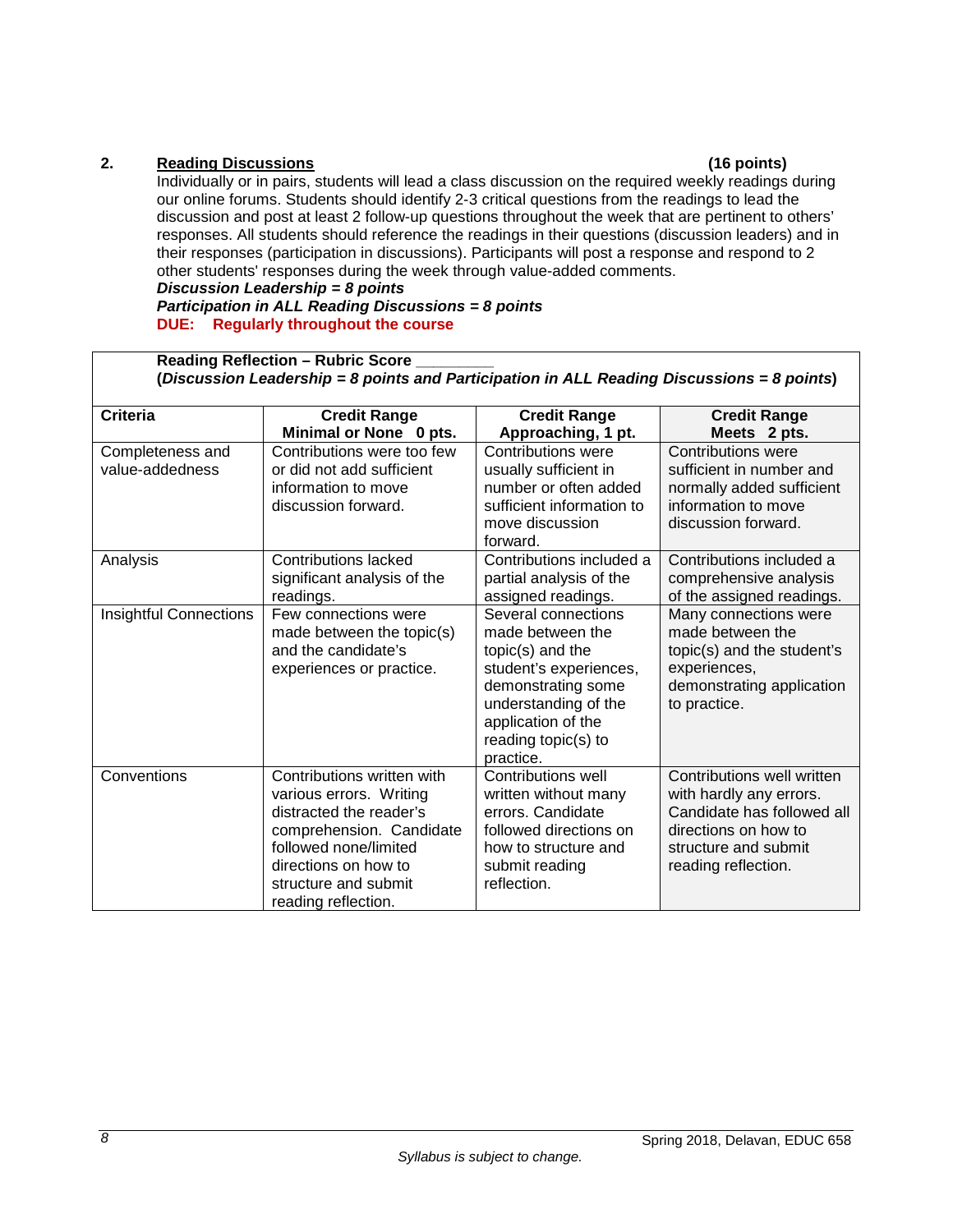## **3. Online Classroom Community Activities (20 points)**

These are activities related to our course topics and readings. It is crucial that all students engage in our online conversations in order to be part of the community and debrief the content through various modes, such as journals, forums, videos, interviews, surveys, etc. "A community is defined as a dynamic whole that emerges when a group of people share common practices and identify themselves with something larger than the sum of their individual relationships" (Palloff & Pratt, 2007). Communities are formed around issues of identity and shared values; they are not necessarily place-based (Palloff, 1996). You will need to use an up-to-date computer and operating system that has the ability and speed to listen to audio and video clips.

| Online Classroom Community Activities - Rubric Score ________<br>(20 points) |                                                       |                                             |                                                  |  |
|------------------------------------------------------------------------------|-------------------------------------------------------|---------------------------------------------|--------------------------------------------------|--|
| <b>Criteria</b>                                                              | <b>Credit Range</b>                                   | <b>Credit Range</b>                         | <b>Credit Range</b>                              |  |
|                                                                              | Minimal or None 0-1 pts.                              | Approaching, 2-3pts.                        | Meets 4-5 pts.                                   |  |
| Engagement                                                                   | Candidate demonstrated                                | Candidate                                   | Candidate demonstrated                           |  |
|                                                                              | none/limited engagement &                             | demonstrated                                | full engagement &                                |  |
|                                                                              | participation in many<br>activities.                  | engagement &                                | participation in activities.                     |  |
|                                                                              |                                                       | participation in most<br>activities.        |                                                  |  |
| References to course                                                         |                                                       |                                             |                                                  |  |
| content                                                                      | Participation lacked<br>significant references of the | Participation included<br>some reference to | Participation included<br>many references to the |  |
|                                                                              | course content.                                       | course content.                             | course content.                                  |  |
| <b>Insightful Connections</b>                                                | No connections were made                              | Some connections                            | Many connections made                            |  |
|                                                                              | between the topic(s) and                              | made by candidate                           | by the candidate between                         |  |
|                                                                              | the candidate's experiences                           | between the topic(s)                        | the topic(s) and her/his                         |  |
|                                                                              | or practice.                                          | and her/his                                 | experiences,                                     |  |
|                                                                              |                                                       | experiences,                                | demonstrating strong                             |  |
|                                                                              |                                                       | demonstrated some                           | understanding of                                 |  |
|                                                                              |                                                       | understanding of the                        | application to practice.                         |  |
|                                                                              |                                                       | application to practice.                    |                                                  |  |
| Conventions                                                                  | Participation written with                            | Participation well written                  | Participation well written                       |  |
|                                                                              | significant errors. Writing                           | but with occasional                         | with hardly any errors.                          |  |
|                                                                              | distracted the reader's                               | errors. Candidate                           | Candidate has followed all                       |  |
|                                                                              | comprehension. Or                                     | mostly followed                             | directions on how to                             |  |
|                                                                              | candidate followed                                    | directions on how to                        | structure and submit.                            |  |
|                                                                              | none/limited directions on                            | structure and submit.                       |                                                  |  |
|                                                                              | how to structure and submit.                          |                                             |                                                  |  |

## **Written Assignments**

**Note:** For the following written assignments, please consult the APA Manual (6<sup>th</sup> edition) for proper formatting and presentation guidelines (see [www.apa.org\)](http://www.apa.org/). **Submission:** All 3 core written assignments must be submitted in college **paper format**: *For this class, use a title page and headers as prescribed by APA style, but do not use an abstract or keywords.* Writing requirements for this class will be met as described in the assignments. Every course at the university, including this one, must have a writing requirement of at least 2500 words.

#### **4.** *Assignment #1 –* **Promoting Additive Bi/Multilingualism (20 points)**  *See rubric for Assignment 1 at end of syllabus*

**Purpose:** The aim of this assignment is for you to have an opportunity to think about what it means to function in a biliterate/multilingual academic environment. Depending on your context and access to classrooms this Spring, you may select one of the following assignments:

**Option 1a: Analyzing DL Student Writing Samples** – **Target language & English**. If you have access to student writing this Spring, this would be excellent. Your work in analyzing the writing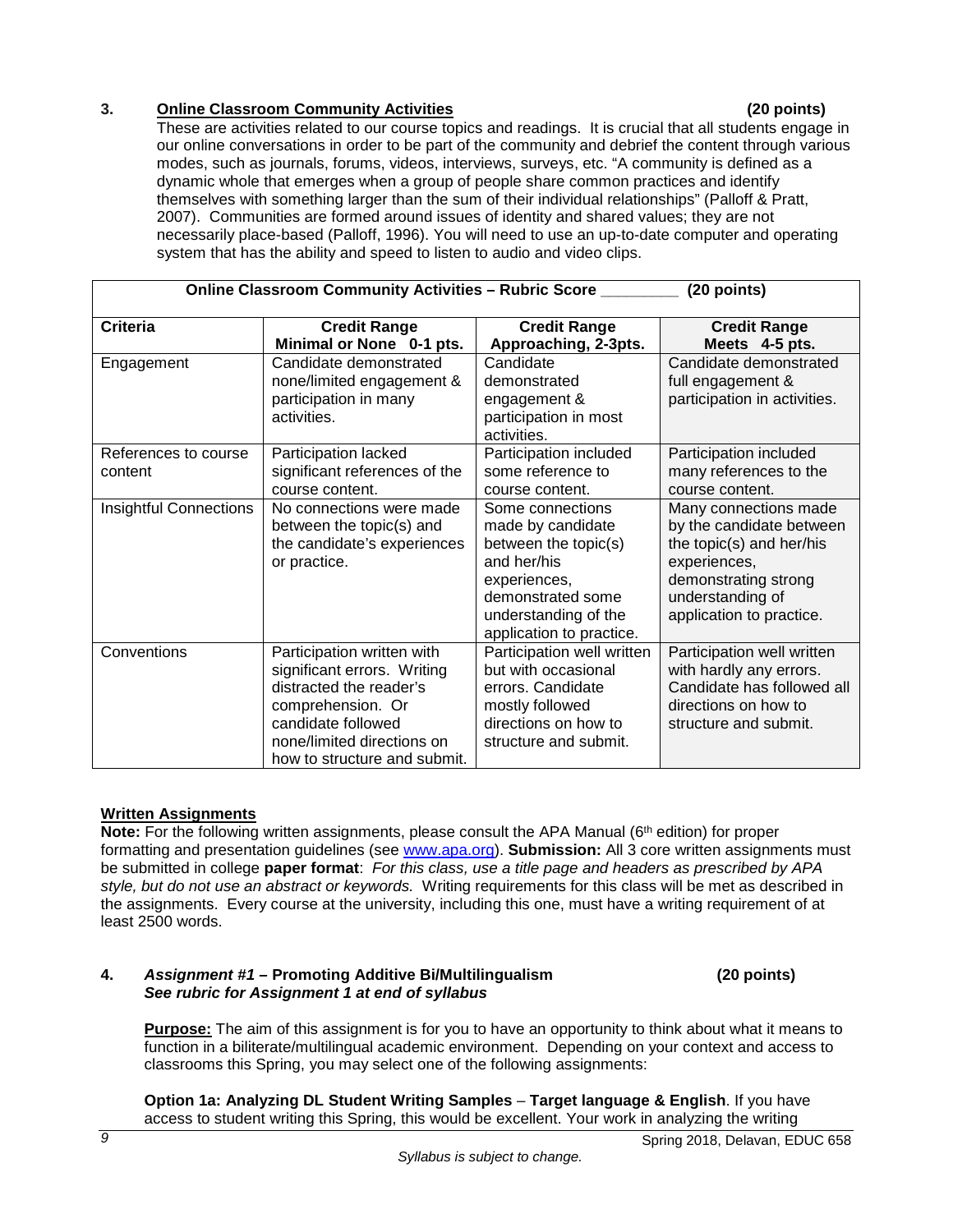samples should push you to want to create the type of scaffolded biliteracy and cross-linguistic analysis learned from our readings and discussions. Choose 2 unedited writing samples of one bilingual student who is beginning to write (kindergarten through 3<sup>rd</sup> grade) or students who are learning both languages in the upper grades (4<sup>th</sup> and up). One sample should be in English and one in the other native language of the same child, if possible. Analyze the writing using the materials/textbooks for the course. Type up the analysis conclusions and include a photo or scanned copy of each writing sample with your analysis of cross-linguistic resources the student is using or evidence of translanguaging. For this project, find writing that is NOT perfect, preferably a first draft for your analysis.

**Option 1b:** If you are not teaching in a dual language classroom, perhaps you can borrow sample writings from a colleague at a DL school or classmate to do your analysis.

**Option 1c**: If you are not teaching in a dual language classroom, perhaps you can observe a DL program during Spanish and English time (any grade level) and see how students interact with the language(s) during instruction and with their peers (in groups or with partners). Write about your observations as students use cross-linguistic resources or evidence of translanguaging.

**Option 1d: Understanding the Principle of Promoting Additive Bi/Multilingualism (de Jong, 2011).** If you do **NOT** have access to DL student writings or the opportunity to observe a DL program this Spring, then use our textbook *Foundations for Multilingualism in Education* (de Jong, 2011) to examine this additive process to language learning. After reading chapter 10 (pp. 200-220), write a paper examining the guiding questions on "curriculum, pedagogy and assessment" posted on Table 10.1 (p. 210). You will need to examine these questions through the lens of equity as a dual language educator or future DL teacher.

Turn in your assignment via class Moodle. Late assignments do not receive full points. Two points will be subtracted per day late. Check syllabus for due dates.

#### **5.** *Assignment #2 -* **Languages in the Classroom – Interview (20 points)** *See rubric for Assignment 2 at end of syllabus*

**Purpose:** The purpose of this assignment is for you to examine the issues of *diglossia* in an upper grade or middle school classroom. Diglossia is defined as two varieties of the same language (dialects) or different languages that exist side by side within a geographical area. One language may be used in different situations and for certain functions, while the other language may be seen or used for different purposes in society. For example, "A language community may use a minority language at home, for religious purposes and in social activity, but uses the majority language at work, in education and when experiencing mass media" (Baker, 2011, p. 67). This status of languages in society may identify people and languages with differing levels of power and prestige.

Interview a teacher, a parent or a student in an upper grade or middle school DL classroom in your geographical area about the status, use and functions of the languages represented in their classrooms. How are these languages used for instructional purposes? How are the languages perceived by the teachers, students and/or parents? What vested interests do teachers, students and/or parents have toward these languages? How do students and/or parents position themselves according to language identification? Is one language more prestigious than the other? If so, how has that been determined or defined by the teachers, students, and/or parents?

Carry out the interview pertaining to the issues of diglossia in an upper grade or middle school classroom. Type up what you based on the questions provided above. Write a conclusion about the implications of diglossia in relation to social groups and status in the classroom, students' preferred mode for interpersonal communication, and how students seem to identify themselves based on language and culture. Include a bibliography of articles related to diglossia to support your evidence (e.g. citations in your paper).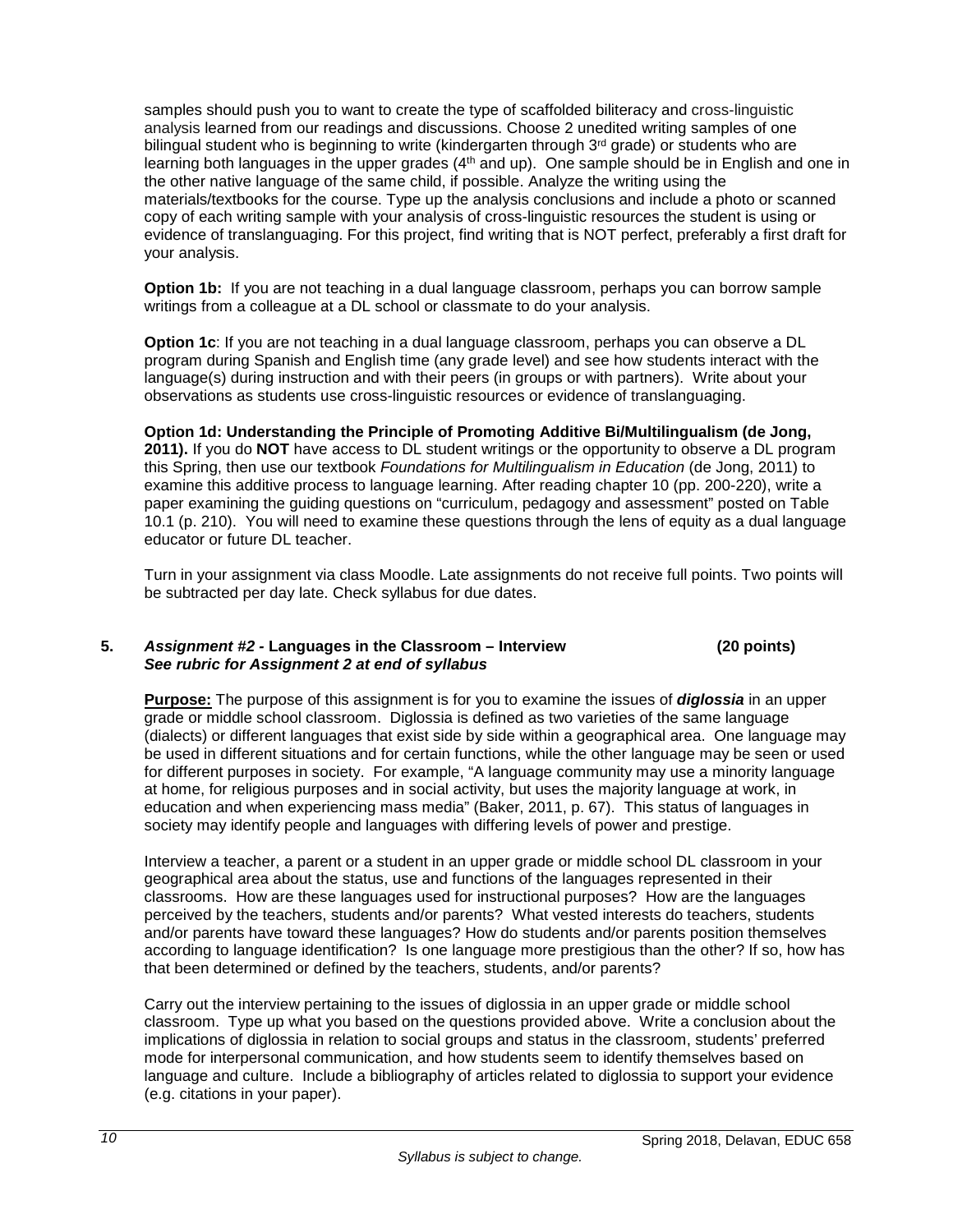**Option 2a:** If you do not have access to dual language participants (teacher, students, parents) at a local school, you can interview someone you know who has learned a second language, preferably someone who has immigrated and has learned your country's national language as a child or adult. Provide an analysis of the person's experiences, views and skills in the languages, as well as how he/she functions in society through the use of the two or more languages (diglossia). Follow directions above for paper and use as many of the questions stated above in your interview.

Turn in your assignment via our class Moodle. Projects will be shared with the community. Late assignments do not receive full points. Check syllabus for due dates. We will share assignment with our online community.

#### **6.** *Assignment #3 –* **Thematic Plan - Pair or Individual Project (20 points)** *See rubric for Assignment 3 at end of syllabus*

*Purpose*: The purpose of this assignment is to enable collaborative groups or individuals to further synthesize and refine their thinking and application of the course learnings in an interactive group response to a hypothetical case in a dual language classroom.

In this assignment, candidates will plan a thematic unit through at least two content areas (Math & Science, or Language Arts & Social Studies, or language arts & ELD, etc.). Pairs/Individuals will be asked to develop a meaningful thematic unit plan for DL students acquiring the target language with newly adopted Common Core State Standards (CCSS) or the national curriculum standards in your state/country of residence (e.g., majority of USA uses CCSS). You will use chapters 4, 5 and 6 (Hamayan et al., 2013) as a guideline to thematic unit planning and use the scaffold (template) on pp. 219-220 for your unit development. Candidates will select area of study and decide if he/she will work independently or with a partner early in the term, so that you can develop a timeline for the assignment due date. Check syllabus for due dates.

# <span id="page-12-0"></span>**Final Exam Statement**

No Final Exam will be administered for this course. Last Module is due by May 13th, which will end the course.

## <span id="page-12-1"></span>**School of Education/Course Attendance Policy**

Due to the dynamic and interactive nature of courses in the School of Education, all candidates (course participants) are expected to attend all classes and participate actively. At a minimum, candidates (course participants) must attend more than 80% of class time, or s/he may not receive a passing grade for the course at the discretion of the instructor. Individual instructors may adopt more stringent attendance requirements. Should the candidate (course participants) have extenuating circumstances, s/he should contact the instructor as soon as possible. *(Adopted by the COE Governance Community, December, 1997).*

For this course: In this online course, active weekly participation is required in order to create an environment that nurtures and builds online community. Please schedule regular periods of time (3-4 times weekly) to check on course postings, announcements and assignments. **Modules begin on Monday each week and end on Sunday of the following week (see online schedule of modules).** This means that forums will only be open for one week at a time. If you miss a forum discussion, no credit will be given for that activity / assignment. The modules are planned to require approximately 3 hours per week, in addition to 6 hours of homework. This course will require 100% online participation. Students will need to use an up-to-date computer and operating system that has the ability and speed to listen to audio and video clips.

To be considered "present" for class each week, students must respond to the discussion forums posted by instructor, provide feedback to at least two peers' responses, submit work to be completed that week online, and either present or respond to a presentation.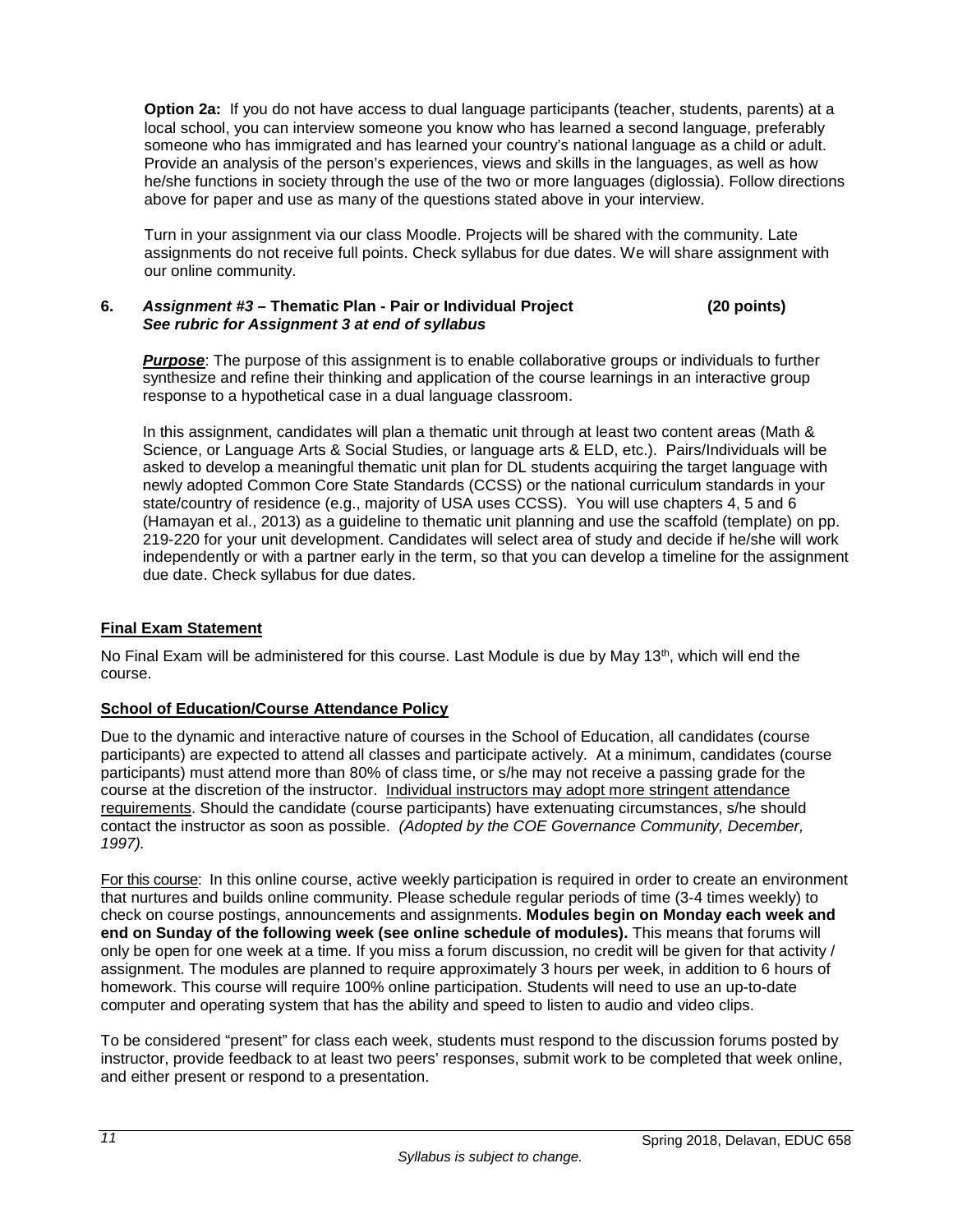• Each weekly module is equivalent to a week of instruction. Students missing two weeks of modules cannot receive a passing grade for the class. *Not participating on an online session will be considered an absence from class.* Emergencies are considered on a case-by-case basis. However, notifying the instructor does NOT constitute an excuse. All assignments must be turned in on due dates even in case of an absence. Unless extraordinary circumstances are made known, this is NOT negotiable.

## <span id="page-13-0"></span>**Policy on Late/Missed Work**

It is expected that work will be turned in on time. Please discuss individual issues with the instructor. **Points will be deducted if assignments are submitted late (10% penalty per day late; no credit will be awarded if the assignment is one week late).**

## **GENERAL CONSIDERATIONS**

## <span id="page-13-2"></span><span id="page-13-1"></span>**CSUSM Academic Honesty Policy**

Students will be expected to adhere to standards of academic honesty and integrity, as outlined in the Student Academic Honesty Policy. All assignments must be original work, clear and error-free. All ideas/material that are borrowed from other sources must have appropriate references to the original sources. Any quoted material should give credit to the source and be punctuated accordingly.

Academic Honesty and Integrity: Students are responsible for honest completion and representation of their work. Your course catalog details the ethical standards and penalties for infractions. There will be zero tolerance for infractions. If you believe there has been an infraction by someone in the class, please bring it to the instructor's attention. The instructor reserves the right to discipline any student for academic dishonesty, in accordance with the general rules and regulations of the university. Disciplinary action may include the lowering of grades and/or the assignment of a failing grade for an exam, assignment, or the class as a whole.

Incidents of Academic Dishonesty will be reported to the Dean of Students. Sanctions at the University level may include suspension or expulsion from the University.

Refer to the full Academic Honesty Policy at: [http://www.csusm.edu/policies/active/documents/Academic\\_Honesty\\_Policy.html](http://www.csusm.edu/policies/active/documents/Academic_Honesty_Policy.html)

For this class: All written work and oral presentation assignments must be original work. All ideas/materials that are borrowed from other sources must have appropriate references to the original sources. Any quoted material should give credit to the source and be punctuated with quotation marks.

## <span id="page-13-3"></span>**Plagiarism**

As an educator, it is expected that each candidate (course participant) will do his/her own work, and contribute equally to group projects and processes. Plagiarism or cheating is unacceptable under any circumstances. If you are in doubt about whether your work is paraphrased or plagiarized see the Plagiarism Prevention for Students website [http://library.csusm.edu/plagiarism/index.html.](http://library.csusm.edu/plagiarism/index.html) If there are questions about academic honesty, please consult the University catalog.

#### <span id="page-13-4"></span>**Students with Disabilities Requiring Reasonable Accommodations**

Students with disabilities who require reasonable accommodations must be approved for services by providing appropriate and recent documentation to the Office of Disability Support Services (DSS). This office is located in Craven Hall 4300, and can be contacted by phone at (760) 750-4905, or TTY (760) 750- 4909. Students authorized by DSS to receive reasonable accommodations should meet with their instructor during office hours or, in order to ensure confidentiality, in a more private setting.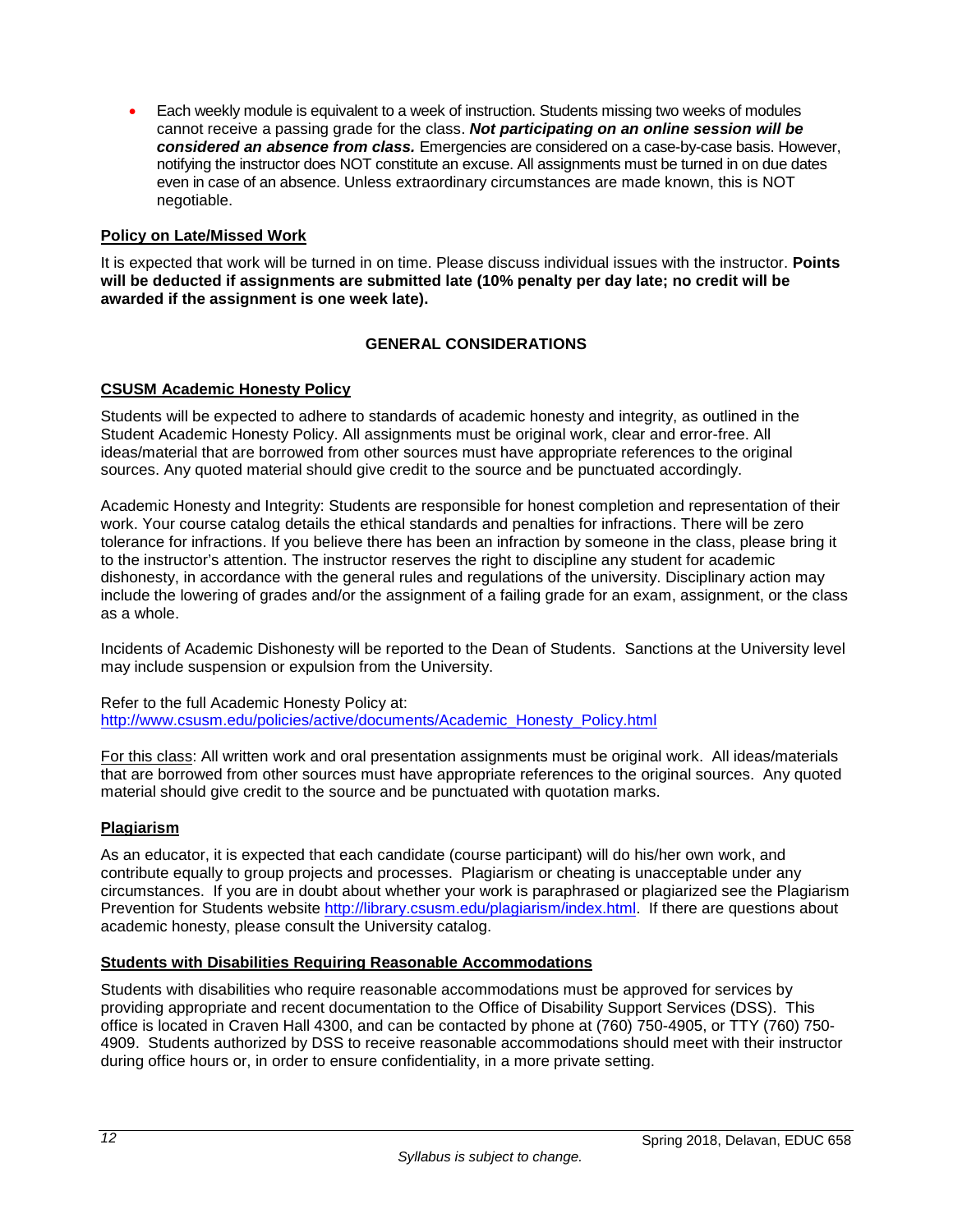## <span id="page-14-0"></span>**Credit Hour Policy Statement**

#### Per the University Credit Hour Policy:

This course is delivered through online instruction. Students are expected to complete all online assignments, activities, discussions, videos, etc. for up to 3 hours weekly and spend a minimum of 6 hours per module outside of the online environment in preparation for class (readings, writings, etc.) for the 3-unit of credit engaged in learning. Each unit of credit corresponds to an 'hour' of class-time and two hours of student learning outside of class.

## <span id="page-14-1"></span>**All University Writing Requirement**

Writing requirements for this class will be met as described in the assignments. Every 3-unit course at the university, including this one, must have a writing requirement of at least 2500 words.

## <span id="page-14-2"></span>**Course Format**

This course format is offered in an online – asynchronous instructional format.

## <span id="page-14-3"></span>**Necessary Technical Competency Required of Students**

Candidates are expected to demonstrate competency in the use of various forms of technology (i.e. word processing, electronic mail, Moodle/Cougar Courses, use of the Internet, and/or multimedia presentations). Specific requirements for course assignments with regard to technology are at the discretion of the instructor. Keep a digital copy of all assignments. All assignments will be submitted online. More details will be given in module directions.

During week days, I will respond to emails within 24-48 hours of receipt, but possibly later on weekends or holidays /vacations. Students should use e-mail provided by the university and must check their email and Cougar Course several times a week to check the website of the course - weekly agendas & announcements, submit assignments, check grades, participate in a forums / surveys, contact the instructor or students. Students must update their online course profiles. Each student must have a picture of his/her face (headshot) posted on the Cougar Course student profile.

## <span id="page-14-4"></span>**Contact Information for Technical Support Assistance**

CSUSM Student Technology Help Desk contact information and hours: <http://www.csusm.edu/sth/> [sth@csusm.edu](mailto:sth@csusm.edu) 760-750-6505 M-Th 7 am  $-7$  pm Friday 8 am – 5 pm

## <span id="page-14-5"></span>**Electronic Communication Protocol**

Electronic correspondence is a part of your professional interactions. If you need to contact the instructor, email is often the easiest way to do so. It is my intention to respond to all received e-mails in a timely manner. Please be reminded that e-mail and on-line discussions are a very specific form of communication, with their own nuances and etiquette. For instance, electronic messages sent in all upper case (or lower case) letters, major typos, or slang, often communicate more than the sender originally intended. With that said, please be mindful of all e-mail and on-line discussion messages you send to your colleagues, to faculty members in the School of Education, or to persons within the greater educational community. All electronic messages should be crafted with professionalism and care.

Things to consider:

- Would I say in person what this electronic message specifically says?
- How could this message be misconstrued?
- Does this message represent my highest self?
- Am I sending this electronic message to avoid a face-to-face conversation?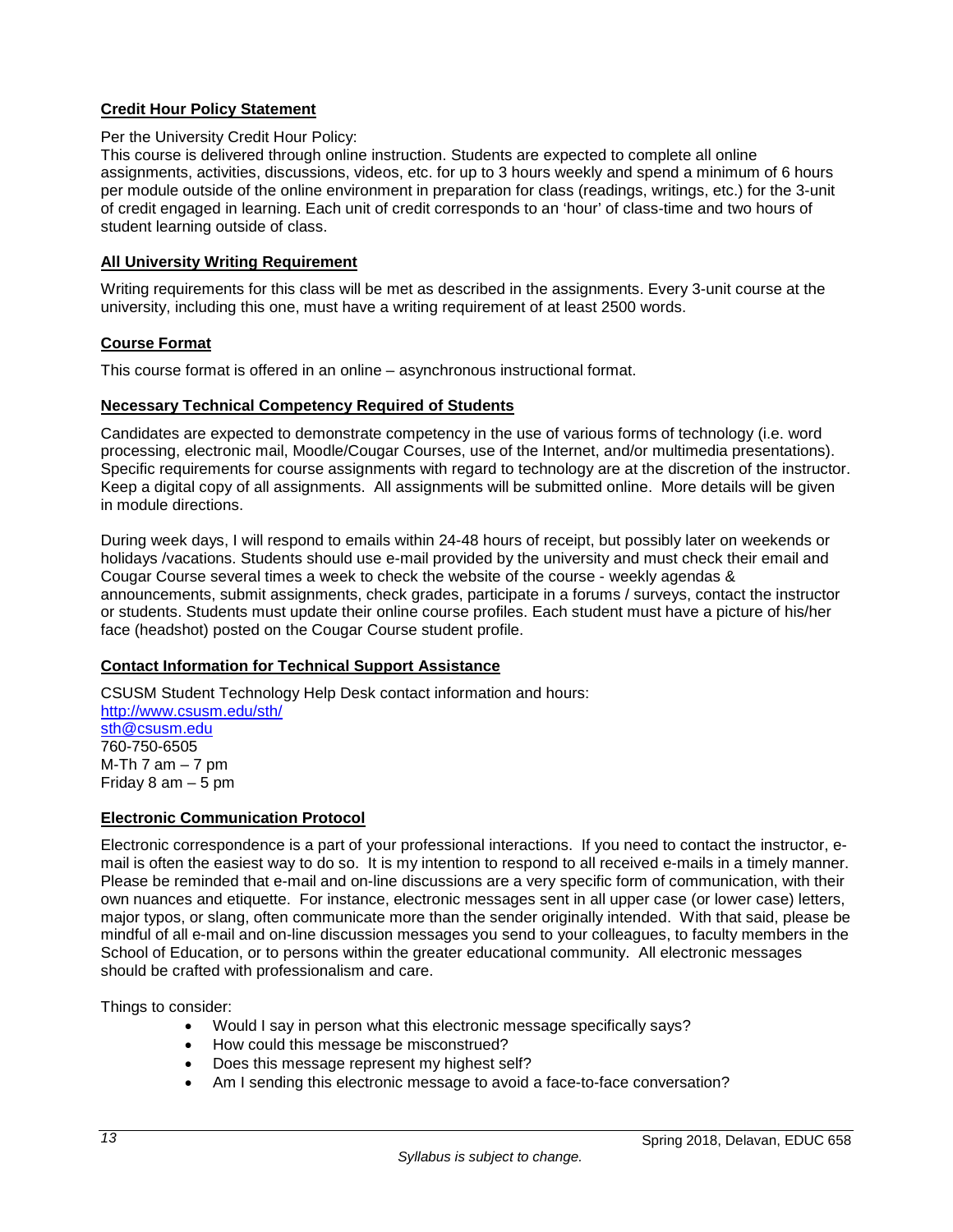In addition, if there is ever a concern with an electronic message sent to you, please talk with the author in person in order to correct any confusion.

# **Checklist for Assignments EDUC 658**

| <b>Assignments</b>                                           | <b>Possible</b><br><b>Points</b> | <b>Points Earned</b>   | <b>Upload assignment</b><br>$\mathsf{to}$ |
|--------------------------------------------------------------|----------------------------------|------------------------|-------------------------------------------|
| Attendance, Participation & Personal<br><b>Disposition</b>   | 10 points                        | Professor's discretion | N/A                                       |
| <b>Reading Discussions</b>                                   | 16 points                        |                        | Cougar Course                             |
| <b>Online Classroom Activities</b>                           | 20 points                        |                        | <b>Cougar Course</b>                      |
| Assignment #1-<br>Promoting Additive Bi/Multilingualism      | 20 points                        |                        | <b>Cougar Course</b>                      |
| Assignment #2 -<br>Languages in the Classroom - Interview    | 20 points                        |                        | <b>Cougar Course</b>                      |
| Assignment #3-<br>Thematic Plan - Pair or Individual Project | 20 points                        |                        | <b>Cougar Course</b>                      |
| <b>Total</b>                                                 | 106 points                       |                        |                                           |

NOTES: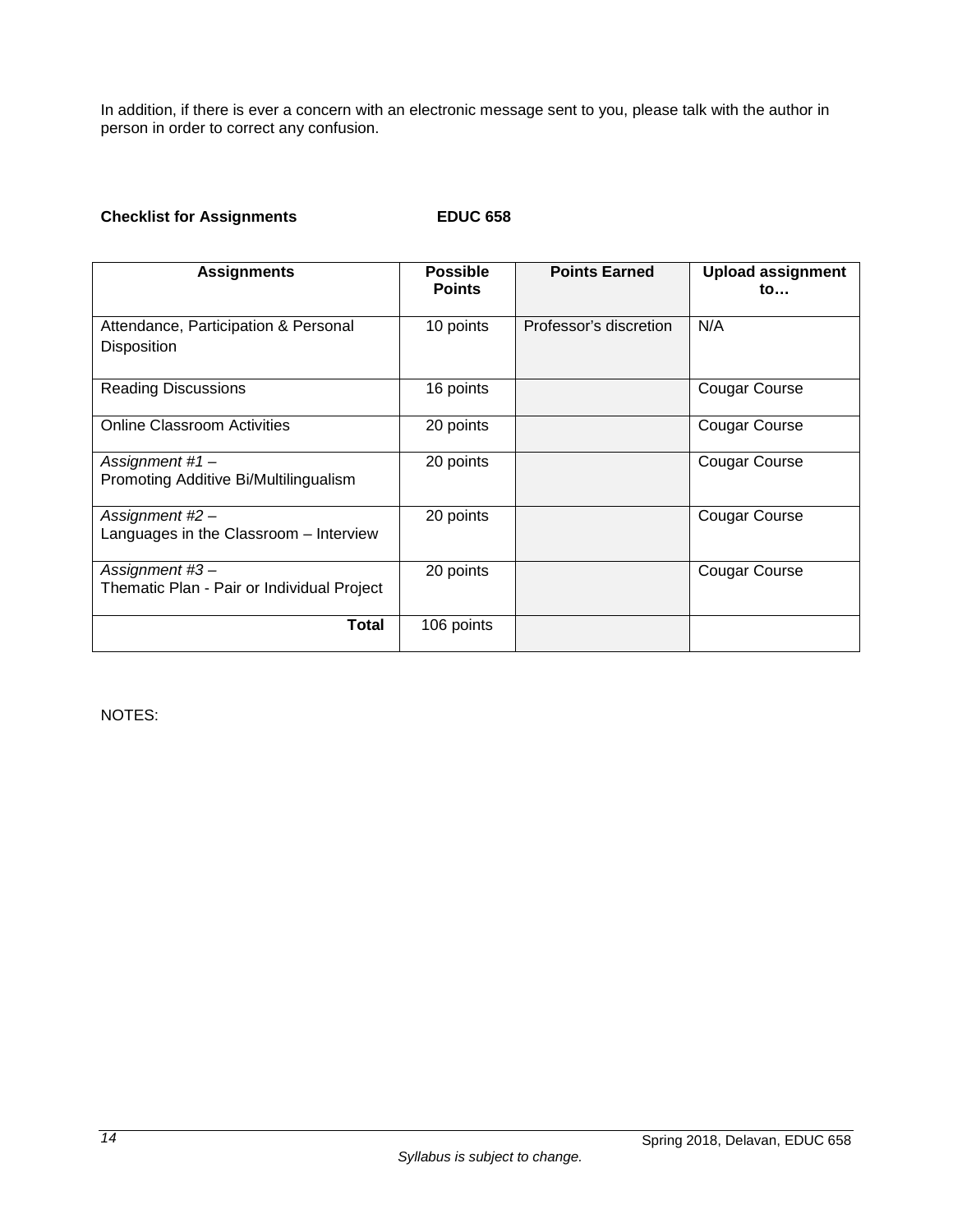# **RUBRICS FOR SIGNATURE ASSIGNMENTS**

# **EDUC 658 -** Practices and Strategies for Bilingualism/ Multilingualism and Biliteracy/Multiliteracy Development

# RUBRIC Assignment 1: **Promoting Additive Bi/Multilingualism** NOTE: Assignment must meet a minimum of 80% (B-) for a passing grade

<span id="page-16-0"></span>

| Criteria                                                                                                                                                                           | Developing - 2                                                                                                                                                                                                                                                                          | Approaching - 3 points                                                                                                                                                                                                                                                               | Meets $-5$ points                                                                                                                                                                                                                                                                 |
|------------------------------------------------------------------------------------------------------------------------------------------------------------------------------------|-----------------------------------------------------------------------------------------------------------------------------------------------------------------------------------------------------------------------------------------------------------------------------------------|--------------------------------------------------------------------------------------------------------------------------------------------------------------------------------------------------------------------------------------------------------------------------------------|-----------------------------------------------------------------------------------------------------------------------------------------------------------------------------------------------------------------------------------------------------------------------------------|
| What it means to function in a<br>biliterate or multi literate<br>academic environment.                                                                                            | Little overall evidence indicating shallow<br>student thinking about what it means to<br>function in a biliterate or multi literate<br>academic environment with regard to<br>course objectives and assignment<br>criteria.<br>Little or no evidence of criteria being<br>met.          | Some overall evidence indicating some<br>student thinking about what it means to<br>function in a biliterate or multi literate<br>academic with regard to course objectives<br>and assignment criteria.<br>Criteria met at superficial level.                                        | In depth overall evidence indicating<br>extensive student thinking about what it<br>means to function in a biliterate or multi<br>literate academic environment with regard<br>to course objectives and assignment<br>criteria.<br>Substantial evidence criteria has been<br>met. |
| Included 2 unedited writing<br>samples (1 in English and<br>one in other language) of one<br>student who is beginning to<br>write or learning to write in a<br>different language. | Little or no evidence of unedited writing<br>samples (1 in English and one in other<br>language) of one student who is<br>beginning to write or learning to write in a<br>different language (kindergarten through<br>HE).<br>Little or no evidence of criteria being<br>met.           | Evidence including 1 or 2 partially<br>complete unedited writing samples (1 in<br>English and one in other language) of one<br>student who is beginning to write or<br>learning to write in a different language<br>(kindergarten through HE).<br>Criteria met at superficial level. | Evidence including 2 complete unedited<br>writing samples (1 in English and one in<br>other language) of one student who is<br>beginning to write or learning to write in a<br>different language (kindergarten through<br>HE). Substantial evidence criteria has<br>been met.    |
| Provided an analysis of the<br>writing using the<br>materials/textbooks for the<br>course, including conclusions<br>and a photo or scanned copy<br>of each writing sample.         | Little or no provision of an analysis of or<br>fewer partially complete writing<br>samples using the materials/textbooks<br>for the course, including few if any<br>conclusions, a photo, or scanned copy of<br>the writing samples.<br>Little or no evidence of criteria being<br>met. | Some provision of an analysis of 1 or 2<br>partially complete writing samples using<br>the materials/textbooks for the course,<br>including some conclusions, a photo, or<br>scanned copy of the writing samples.<br>Criteria met at superficial level.                              | In depth provision of an extensive<br>analysis of 2 complete writing samples<br>using the materials/textbooks for the<br>course, including conclusions and a photo<br>or scanned copy of each writing sample.<br>Substantial evidence criteria has been<br>met.                   |
| Provided an APA aligned<br>assignment.                                                                                                                                             | Little or no provision of an APA aligned<br>assignment.<br>Little or no evidence of criteria being<br>met.                                                                                                                                                                              | Some provision of an APA aligned<br>assignment.<br>Criteria met at superficial level.                                                                                                                                                                                                | <b>Extensive provision of APA alignment.</b><br>Substantial evidence criteria has been<br>met.                                                                                                                                                                                    |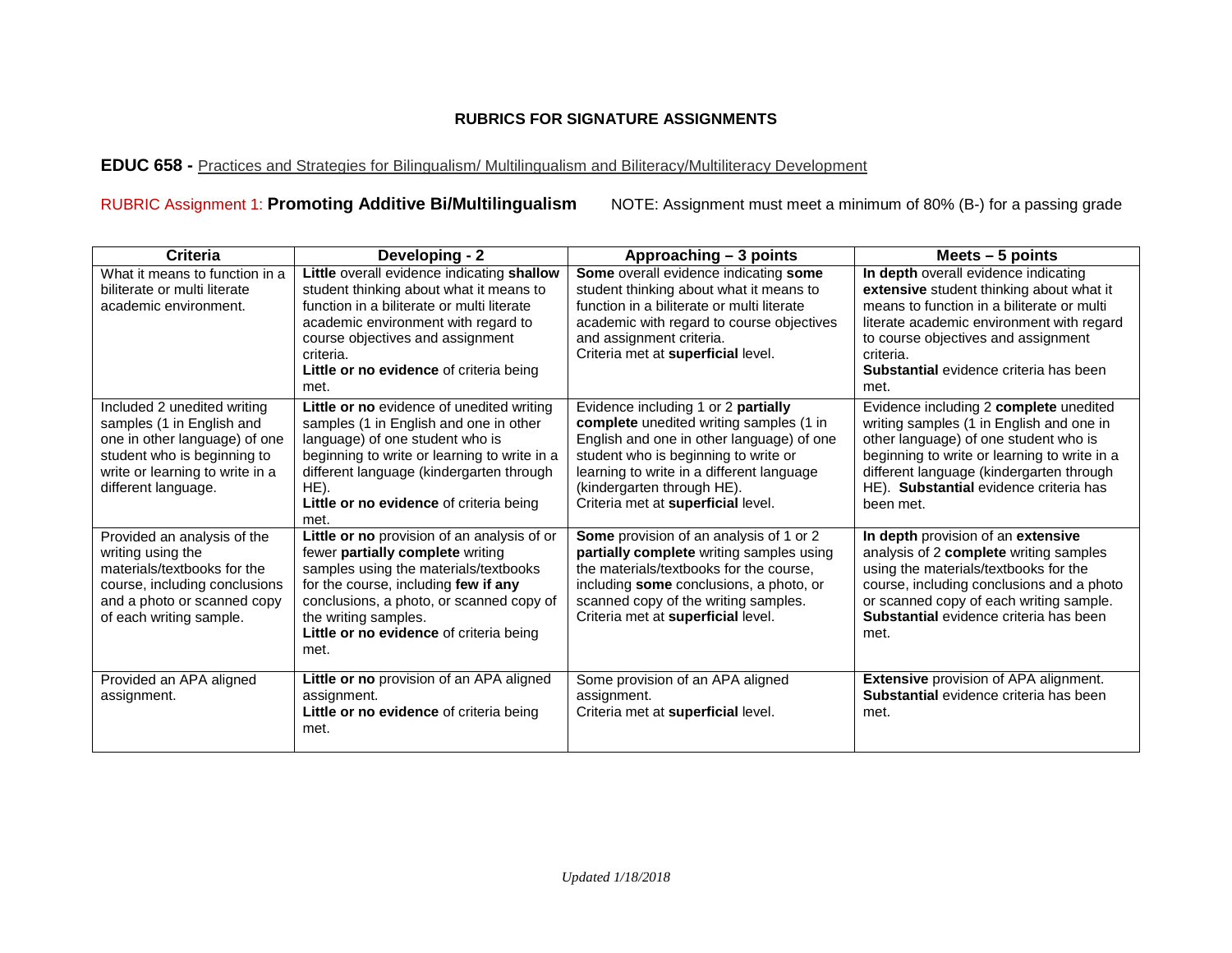#### **EDUC 658 -** Practices and Strategies for Bilingualism/ Multilingualism and Biliteracy/Multiliteracy Development<br>RUBRIC Assignment 2: Languages in the Classroom – Interview NOTE: Assignment must meet a minimu **NOTE:** Assignment must meet a minimum of 80% (B-) for a passing grade

| <b>Criteria</b>                                                                                                                                                                                                                                    | Developing - 2                                                                                                                                                                | Approaching - 3 points                                                                                                                                                                                                     | Meets - 5 points (20 pts. Total)                                                                                                                                                                                            |
|----------------------------------------------------------------------------------------------------------------------------------------------------------------------------------------------------------------------------------------------------|-------------------------------------------------------------------------------------------------------------------------------------------------------------------------------|----------------------------------------------------------------------------------------------------------------------------------------------------------------------------------------------------------------------------|-----------------------------------------------------------------------------------------------------------------------------------------------------------------------------------------------------------------------------|
| Describe how<br>languages are used for<br>instructional purposes in<br>an upper grade or<br>middle school<br>classroom.                                                                                                                            | Limited description of how<br>languages are used for<br>instructional purposes in a<br>classroom. Lacked explanation on<br>the functions of the languages in<br>the classroom | Satisfactory description of how<br>languages are used for instructional<br>purposes in a classroom. General<br>statements on the functions of<br>languages.                                                                | Detailed and in depth description<br>of how languages are used for<br>instructional purposes in a<br>classroom. Thoroughly explained<br>the language functions within the<br>classroom.                                     |
| Explain how students<br>and/or parents position<br>themselves according to<br>language identification.                                                                                                                                             | Limited explanation of how<br>students and/or parents position<br>themselves according to<br>language identification.<br>Lacked explanation.                                  | Satisfactory description of how<br>students and/or parents position<br>themselves according to<br>language identification. General<br>statements reported.                                                                 | Detailed and in depth explanation<br>of how students and/or parents<br>position themselves according to<br>language identification. Well<br>articulated explanation.                                                        |
| State implications of<br>diglossia in relation to<br>social groups and status<br>in the classroom,<br>students' preferred mode<br>for interpersonal<br>communication, and how<br>students identify<br>themselves based on<br>language and culture. | Conclusion lacked implications of<br>diglossia in relationship to<br>social groups, status, interpersonal<br>communication, and identity.                                     | Conclusion satisfactory<br>explanation of the implications of<br>diglossia in relationship to<br>social groups, status, interpersonal<br>communication, and identity.<br><b>General concluding statements</b><br>reported. | Detailed and in depth conclusion of<br>implications of diglossia in<br>relationship to social groups, status,<br>interpersonal communication, and<br>identity. Insightful implications<br>about languages in the classroom. |
| Paper meets<br>conventions of APA<br>paper format at graduate<br>level writing skills based<br>on directions given in<br>syllabus.                                                                                                                 | Poor paper without clear headings,<br>subheadings and cogent analysis.<br>Lacked APA style. Paper does not<br>meet CSUSM graduate level writing.                              | Satisfactory paper with headings,<br>subheadings and analysis.<br><b>Inconsistent</b> use of APA writing<br>at graduate level. Double-spaced,<br>5-10 pages in length.                                                     | <b>Excellent</b> paper with clear headings,<br>subheadings and cogent analysis.<br><b>Consistent with APA writing</b><br>guidelines at graduate level.<br>Double-spaced, 3-5 pages in length.<br>Included references used.  |